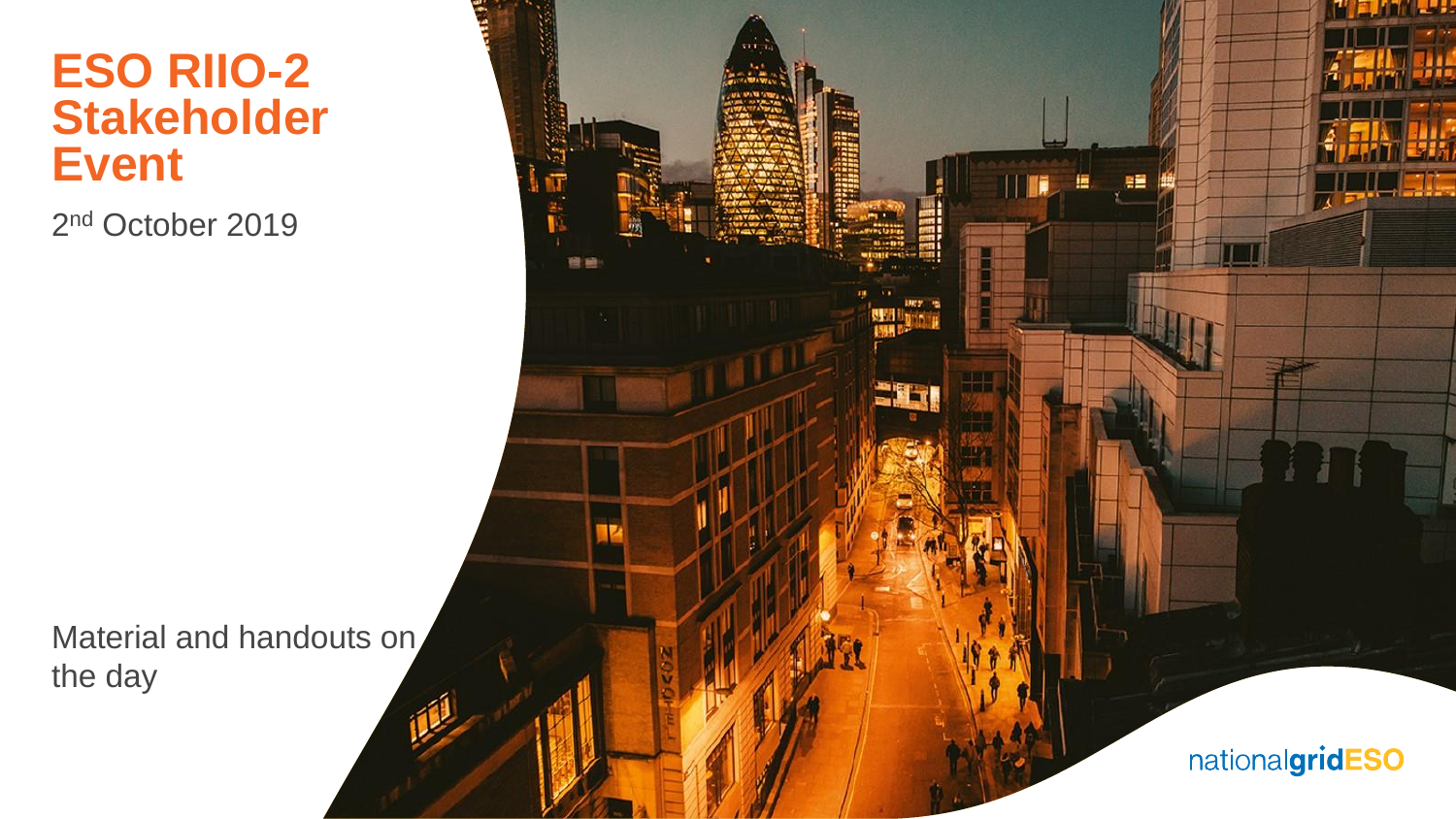# **Overview of Key Deliverables for RIIO-2**

| <b>Theme 1</b>                                                                         | <b>Theme 2</b>                                                           | <b>Theme 3</b>                                                                                                    | <b>Theme 4</b>                                                                                                       |
|----------------------------------------------------------------------------------------|--------------------------------------------------------------------------|-------------------------------------------------------------------------------------------------------------------|----------------------------------------------------------------------------------------------------------------------|
| Transform our balancing and<br>control capabilities for a zero-<br>carbon system       | Build the future balancing and<br>wholesale markets                      | <b>Embed the Network</b><br><b>Development Roadmap</b><br>enhancements                                            | Broader analysis and industry<br>engagement to develop<br>energy policy<br><b>recommendations</b>                    |
| Enhancing our resourcing,<br>talent acquisition, training and<br>simulation capability | Transform access to the<br><b>Capacity Market</b>                        | Extend the NOA approach by<br>applying it to more<br>connections wider works and<br>end-of-life asset replacement | <b>Established clear ways of</b><br>working with DNOs to<br>streamline the connection<br>process for smaller players |
| Develop a system restoration<br>approach fit for the future                            | Develop code and charging<br>arrangements that are fit for<br>the future | Undertake, with industry, a<br>review of the SQSS                                                                 | A pathway for zero-carbon<br>whole system operability                                                                |
|                                                                                        |                                                                          |                                                                                                                   | A whole system approach to<br>accessing networks                                                                     |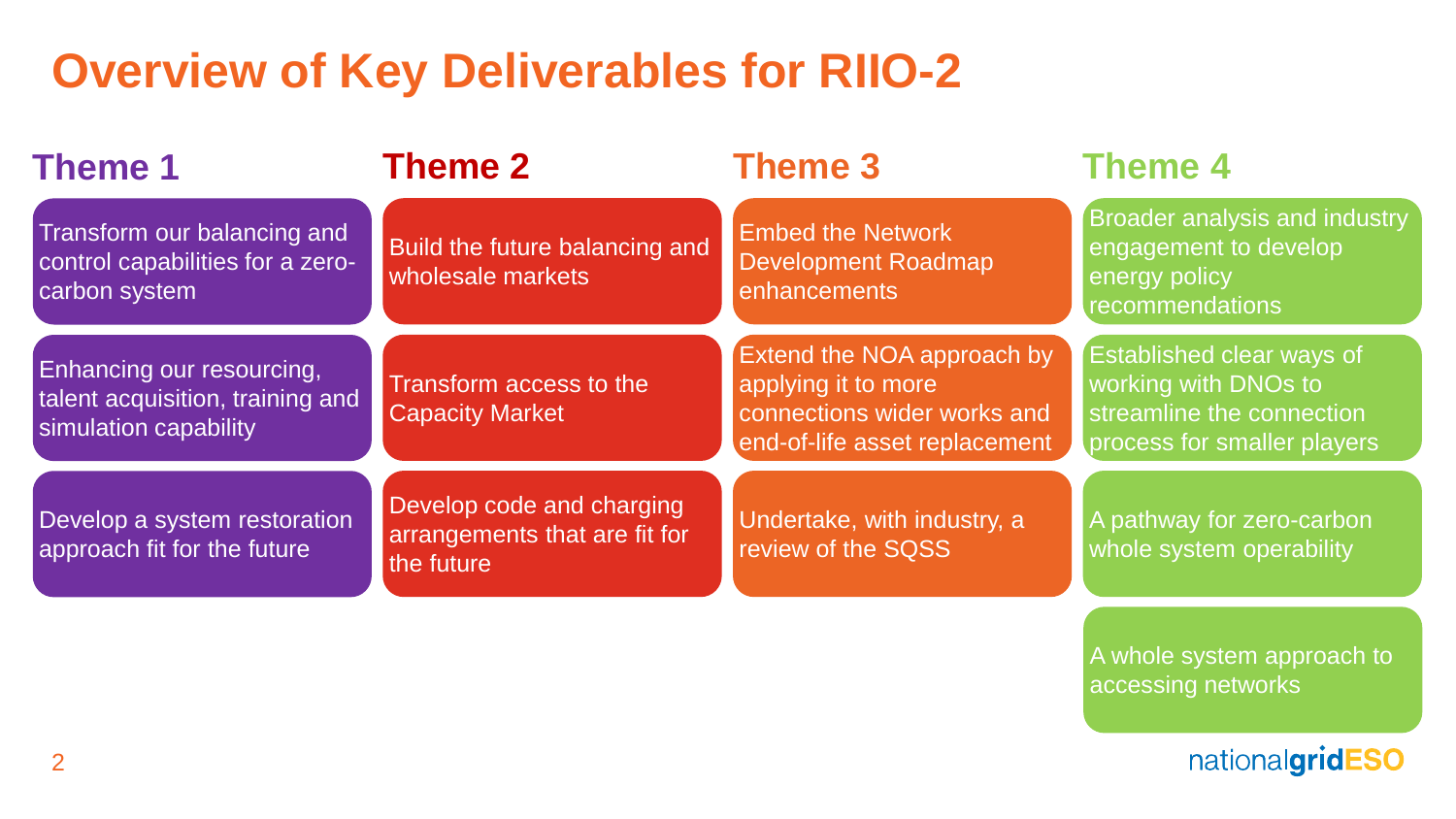# **Five-Year Strategy: Key Deliverables**

|                                     | 2021/22                                                               | 2022/23                                                                              | 2023/24                                                                   | 2024/25                                                                                 | 2025/26                                 |
|-------------------------------------|-----------------------------------------------------------------------|--------------------------------------------------------------------------------------|---------------------------------------------------------------------------|-----------------------------------------------------------------------------------------|-----------------------------------------|
| Theme:                              | Q2<br>Q3<br>Q <sub>1</sub>                                            | Q2<br>Q4<br>Q <sub>1</sub><br>Q4<br>Q3                                               | Q2<br>Q <sub>1</sub><br>Q3<br>Q4                                          | Q2<br>Q4<br>Q <sub>1</sub><br>Q3                                                        | Q <sub>1</sub><br>Q2<br>Q4              |
| 1: Transformed                      |                                                                       | Engage on control tool design                                                        |                                                                           | Build and deliver control tool                                                          |                                         |
| balancing & control<br>capabilities |                                                                       | Engage on and develop data platform, inertia<br>management and balancing tool design |                                                                           | Interface and integrate data platform, inertia<br>management and balancing tool systems |                                         |
| 2: Transformed,                     |                                                                       | <b>Integration of Balancing Services</b>                                             |                                                                           | Single day-ahead response & reserve market in operation                                 |                                         |
| smart, sustainable                  |                                                                       | procurement into single market platform                                              |                                                                           | Balancing and wholesale markets review and report                                       |                                         |
| markets                             |                                                                       | Engage on code process                                                               |                                                                           | Simplified and digitalised whole-system Grid Code                                       |                                         |
| 3: Unlocking                        | Embedding                                                             |                                                                                      | Extend NOA to End-of-Life and Connection Wider Works decisions            |                                                                                         |                                         |
| consumer value                      | <b>Forward Plan</b><br>2019-21                                        |                                                                                      | Develop analytical capabilities for thermal, voltage and stability issues |                                                                                         |                                         |
| through competition                 | deliverables                                                          |                                                                                      | Scope and progress SQSS changes to support revised NOA approach           |                                                                                         |                                         |
|                                     |                                                                       | Phased development of connections hub                                                |                                                                           | Ongoing connections hub development and alignment with DNOs                             |                                         |
| 4: Driving towards a                |                                                                       |                                                                                      | Outage planning enhancements, including T/D interface                     |                                                                                         | Enhanced outage<br>notifications        |
| sustainable whole<br>energy future  | Develop and deliver initial wide-area monitoring & control capability |                                                                                      |                                                                           |                                                                                         | Commence wider<br><b>WAM</b> roll-out   |
|                                     |                                                                       | Enhanced FES demand modelling to support regional analysis                           |                                                                           |                                                                                         | Zero-carbon off-line modelling upgrades |
|                                     |                                                                       |                                                                                      |                                                                           |                                                                                         | nationalgrid<br><b>SO</b>               |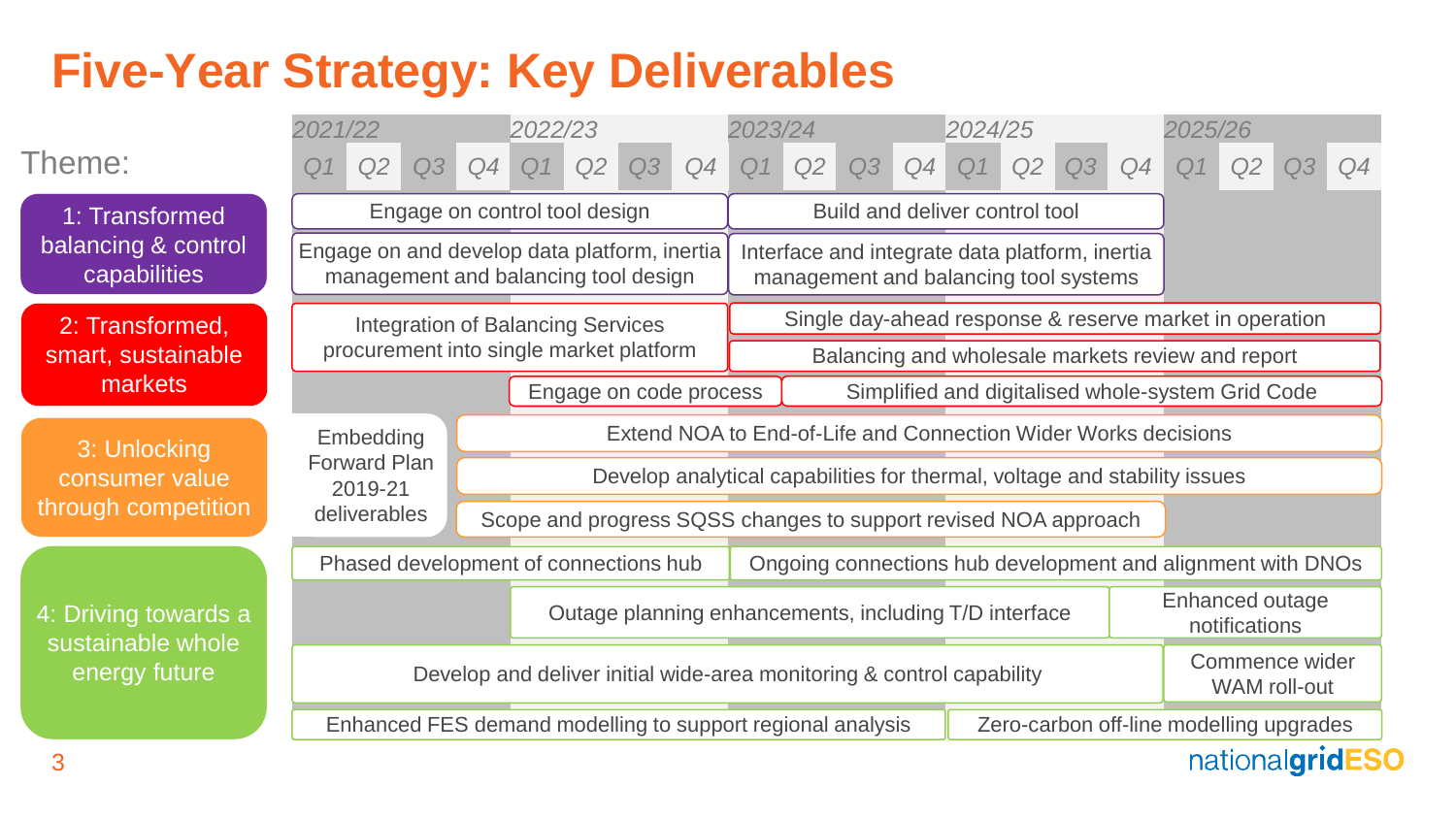# **Two-year Business Plan: Key Deliverables**

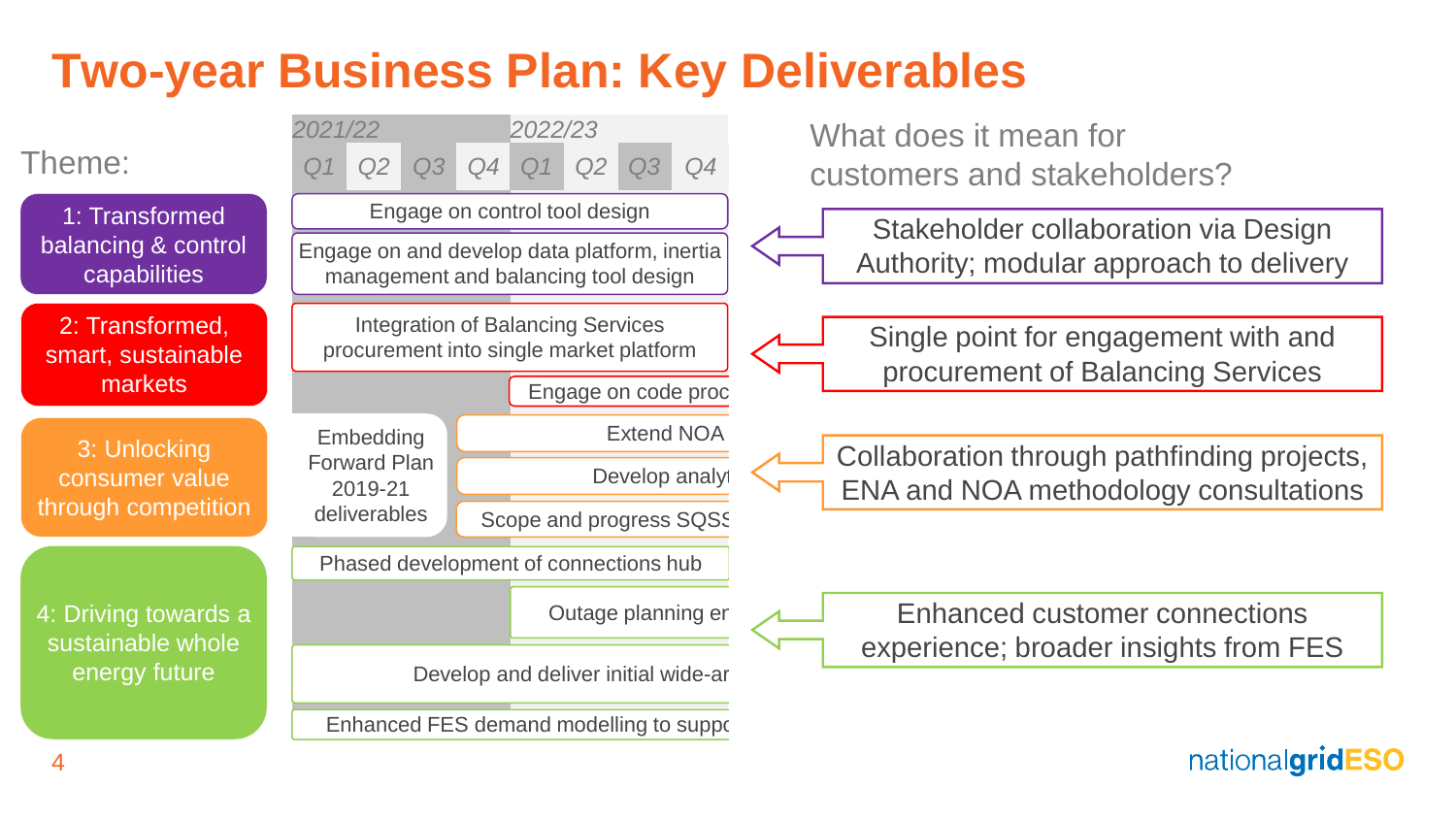#### *Theme: 1 2 3 4*

# **How the key deliverables fit together**

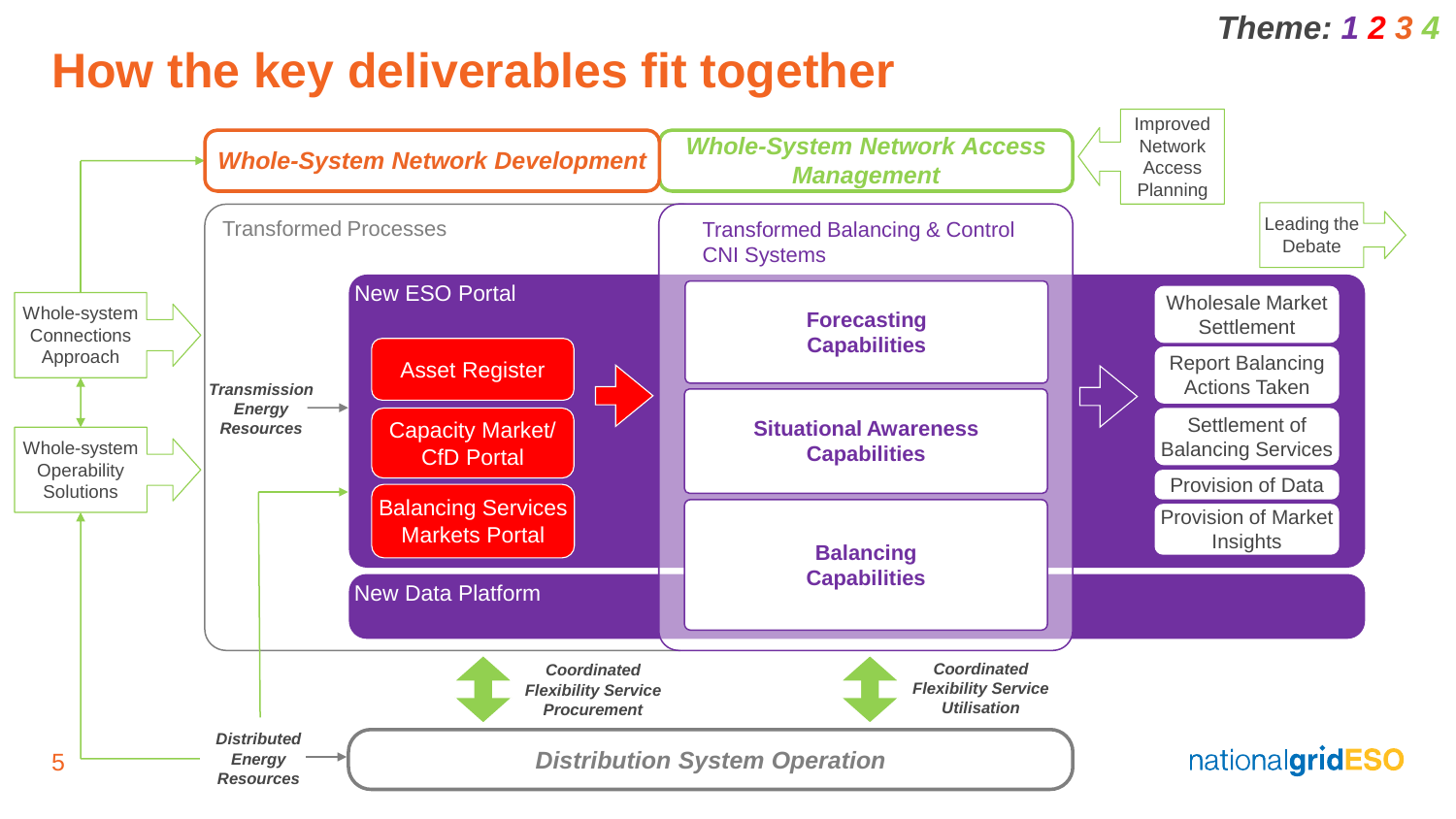# **External Linkages**



nationalgridESO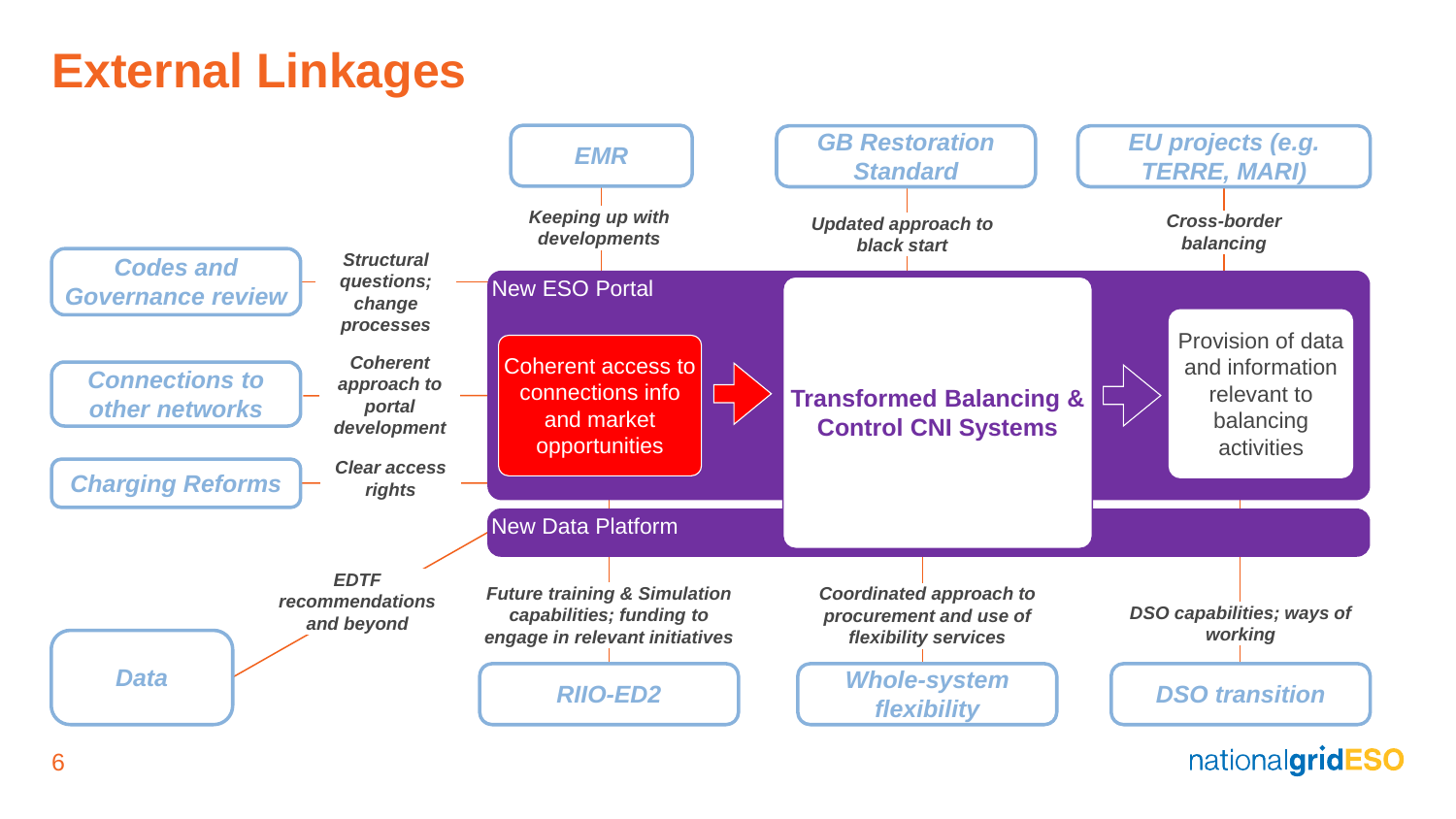## **Theme 1** Control centre architecture and systems

**Description**: Ensuring the control room has the balancing and control tools to be able to operate a carbon-free system **Investment**: £153 million **Benefit**: £338 million **NPV:** £242 million

| Approach – Are these the right approaches to determine the<br>benefits?                                                                                                                                                                  | Assumptions – Are these fair assumptions to calculate the<br>benefits?                                                                                                                                                                                                                                                                                  |
|------------------------------------------------------------------------------------------------------------------------------------------------------------------------------------------------------------------------------------------|---------------------------------------------------------------------------------------------------------------------------------------------------------------------------------------------------------------------------------------------------------------------------------------------------------------------------------------------------------|
| Reduced CO2 emissions: By reducing the carbon intensity of balancing actions by maximising the use of low-<br>carbon technologies and still balance in a technology-neutral manner, creating £52 million of benefits                     | <b>Reduced CO2 emissions:</b><br>ESO balances 5% of the market as residual balancer<br>Two Degrees annual demand ~280 TWh, so ~15 TWh influenced as residual balancer<br>$\bullet$<br>Activity unlocks Two Degrees carbon intensity from Slow Progression FES scenarios<br>$\bullet$ .<br>• Valuing this change in carbon cost at BEIS central estimate |
| Greater interconnection: Unlocking benefits from greater interconnection by efficient and cost optimal use of<br>low-carbon technologies across Europe, creating £35 million of benefits                                                 | <b>Greater interconnection:</b><br>• Using £11 billion estimate (from National Grid Ventures report) benefit of increased interconnection over 25<br>years, so £440 million a year<br>• With ESO delivering 2% of these as part of its residual balancing role<br>Benefits are incremental, given cumulative benefits of interconnectors                |
| Utilising flexible technology: Reduced balancing costs associated with large volumes of distributed and<br>renewable generation on the system, through efficient use of flexible generation, creating £104 million of<br><b>benefits</b> | <b>Utilising flexible technology:</b><br>Based on Committee on Climate Change report of between £3.2 and £4.7 billion per year benefits<br>$\bullet$<br>With ESO delivering 1% of £3.95 billion these (middle of range) as part of its residual balancing role<br>Benefits are incremental, given modular development of new capabilities               |
| Better inertia forecasting and needs management: A more accurate understanding of system inertia,<br>allowing efficient risk management and reduced RoCoF spend, creating £16 million of benefits                                        | Better inertia forecasting and needs management:<br>• 10% forecasting improvement, consistent with demand forecasting improvements<br>Annual RoCoF spend of £144 million a year<br>Benefits end in May 2022, so claim 13 months of benefit, giving total of ~£16m (10% x £144m x 13 / 12) due<br>to distribution code change                            |
| Improved situational awareness: Improved monitoring and understanding of network conditions leading to<br>reduced constraint spend, creating £127 million of benefits                                                                    | <b>Improved situational awareness:</b><br>Based on NIA project demonstration of 5% reduction in constraint spend<br>With constraint forecast from NOA process ~ £780 million average over RIIO-2<br>Benefits are incremental, given modular development of new capabilities                                                                             |
| Reduced Balancing Mechanism (BM) outage downtime: Reducing the number and duration of unplanned BM<br>and associated costs - £5 million of benefits                                                                                      | <b>Reduced Balancing Mechanism (BM) outage downtime:</b><br>Reduced unplanned outages from historic rate of 2hr 33 min per year to 1hr<br>Historic cost of £700k per hour of outage<br>Benefit calculation: 1.5 hours reduction per year x £700,00 x 5 years = £5 million (over RIIO-2)                                                                 |
| <b>Risks to delivering benefits</b><br>Given the uncertainty around market values, such as constraints, flexibility and<br>carbon so the NPV could credibly be between £69 million and £476 million                                      | Third party costs and benefits<br>Costs for networks and service providers to integrate with new systems<br>$\bullet$<br>For new providers it would be part of costs they would incur anyway                                                                                                                                                            |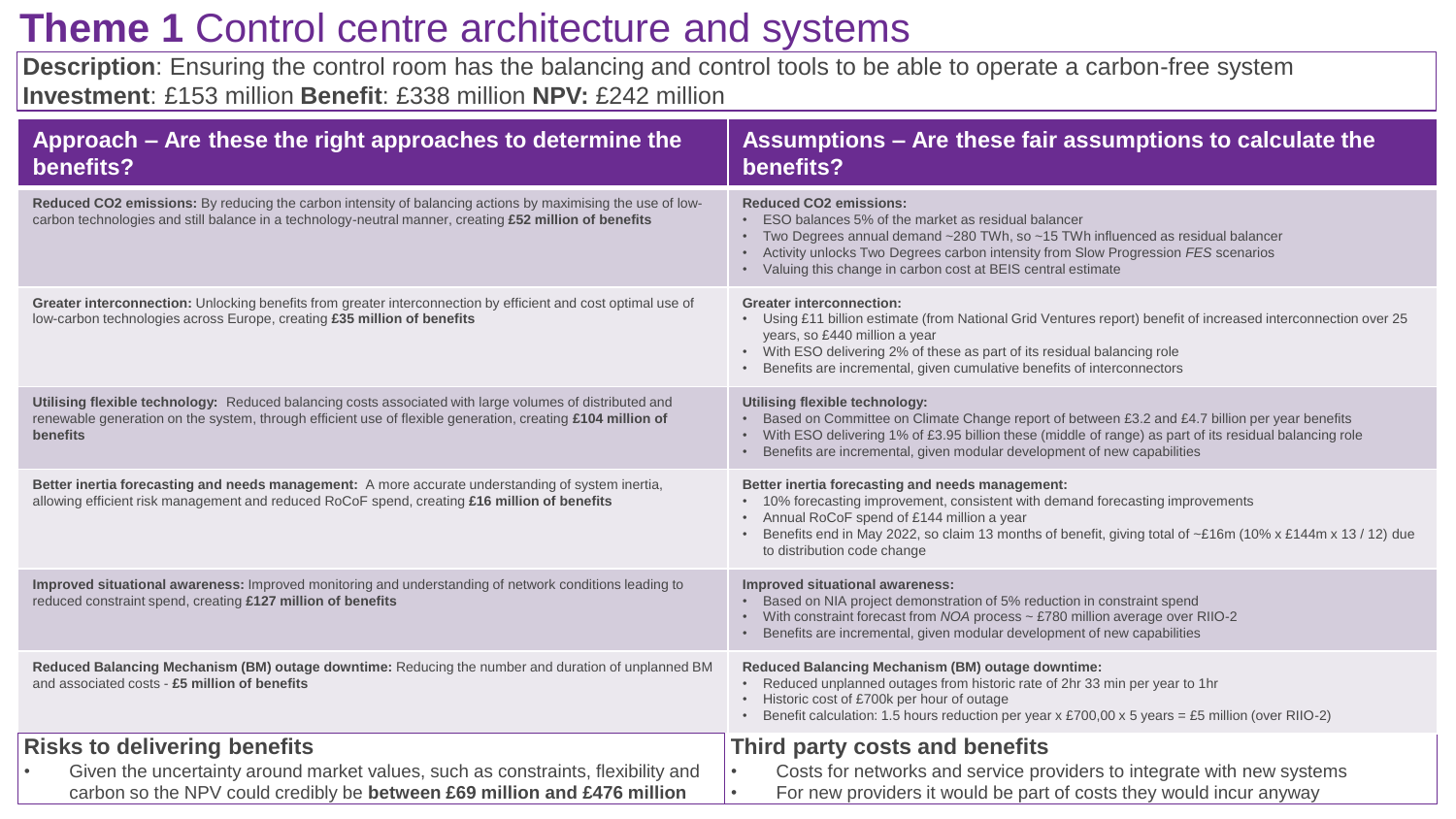# **Theme 1** Control centre training and simulation

**Description**: Ensuring our control centre staff can operate the carbon-free system of the future **Investment**: £22 million **Benefit**: £38 million **NPV:** £20 million

| Approach – Are these the right approaches to determine                                                                                                                                    | Assumptions - Are these fair assumptions to calculate the                                                                                                                                                                                                                                                            |
|-------------------------------------------------------------------------------------------------------------------------------------------------------------------------------------------|----------------------------------------------------------------------------------------------------------------------------------------------------------------------------------------------------------------------------------------------------------------------------------------------------------------------|
| the benefits?                                                                                                                                                                             | benefits?                                                                                                                                                                                                                                                                                                            |
| Reduced resource costs: Updated shift patterns, working arrangements and increased                                                                                                        | Reduced resource costs:                                                                                                                                                                                                                                                                                              |
| staff retention will enable a reduction in resource costs, creating £5 million of benefits.                                                                                               | • Cost saving is based on past resource costs                                                                                                                                                                                                                                                                        |
| <b>Decreased training costs:</b> increased knowledge of new starters, through enhanced<br>training and simulation capabilities, will reduce training time creating £3 million of benefits | <b>Decreased training costs:</b><br>Benefit forecast based on reducing training time from seven to four months, using historic<br>training costs of £75,000 per candidate and assuming 30 candidates trained per year<br>• Benefits are incremental, given modular development of new capabilities                   |
| Improved decision making: improved training and simulation capabilities will deliver a 2%<br>saving in response and reserve spend, creating £31 million of benefits                       | Improved decision making:<br>Response and Reserve spend assumed to be £514 million per year (12 year average)<br>• ESO delivers 2% reduction in spend, delivered incrementally given modular development<br>of new capabilities, demonstrated by delivery of Mathematics and uncertainty NIA project<br>with Brattle |

| <b>Risks to delivering benefits</b>                                      | Third party costs and benefits                                                      |
|--------------------------------------------------------------------------|-------------------------------------------------------------------------------------|
| Given the uncertainty around market values, such as reserve and response | Cost to TOs and DNOs for using our training facilities, but offset by not having to |
| costs, the NPV could credibly be between £0 million and £35 million      | invest themselves                                                                   |
|                                                                          | Wider benefits from efficiencies of scale and better understanding of different     |
|                                                                          | systems, networks and interactions                                                  |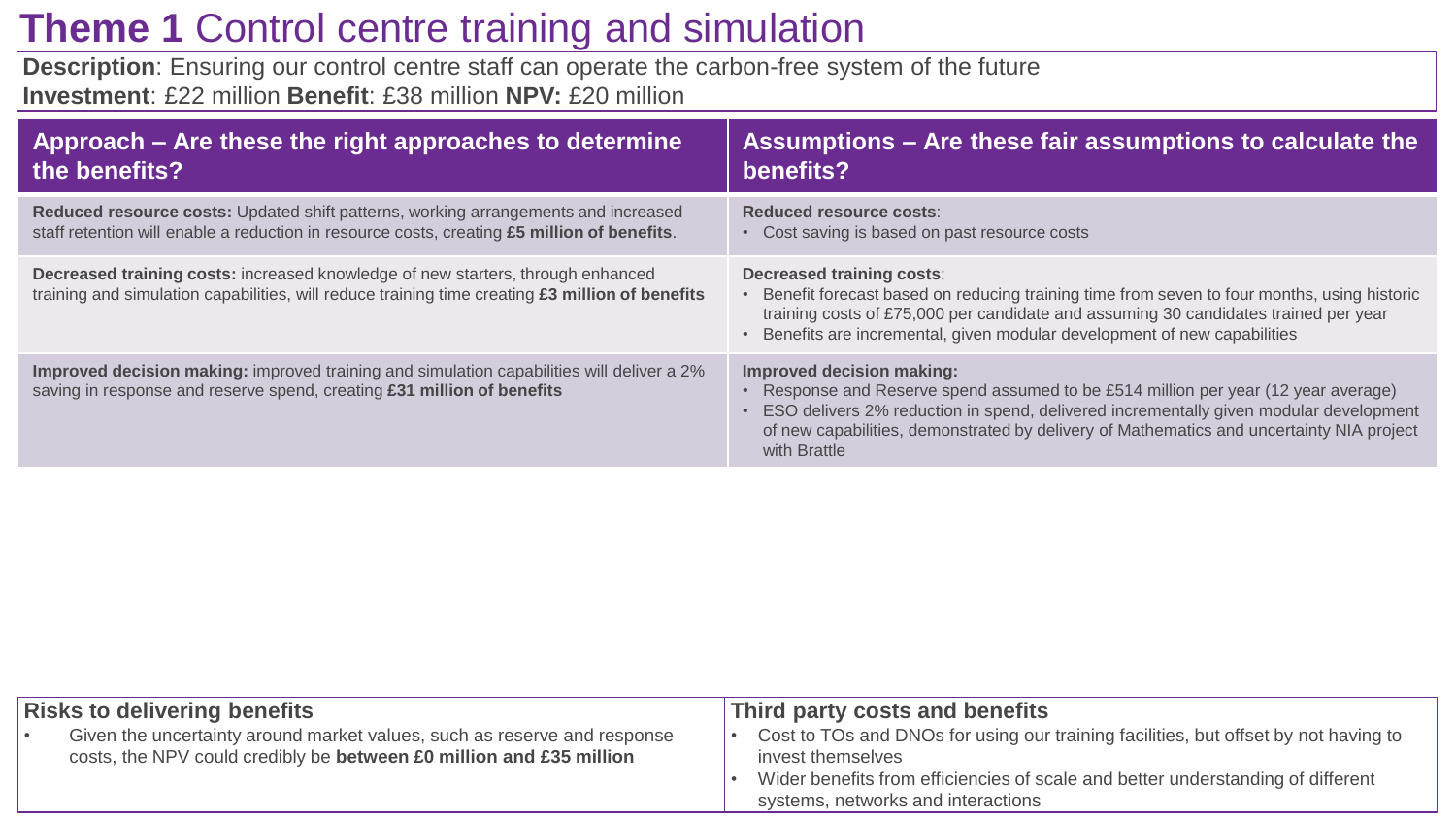## **Theme 1** Restoration

**Description**: Ensuring we can restore a carbon-free system, should the need ever arise **Investment**: £34 million **Benefit**: £5 million **NPV: negative** £8 million

| Approach – Are these the right approaches to determine                                                                                                                                                              | $\overline{a}$ Assumptions – Are these fair assumptions to calculate the $\overline{a}$                                                                                                                               |
|---------------------------------------------------------------------------------------------------------------------------------------------------------------------------------------------------------------------|-----------------------------------------------------------------------------------------------------------------------------------------------------------------------------------------------------------------------|
| the benefits?                                                                                                                                                                                                       | benefits?                                                                                                                                                                                                             |
| Benefits from Distributed Energy NIC project: the project CBA estimates an NPV of £115                                                                                                                              | <b>Benefits from Distributed Energy NIC project:</b>                                                                                                                                                                  |
| million from 2025 to 2050. We claim one year (2025/26) of the benefit, creating £4.6 million                                                                                                                        | £115 million NPV can be allocated evenly per year, allowing us to claim £4.6 million in                                                                                                                               |
| of benefits                                                                                                                                                                                                         | the final year of RIIO-2                                                                                                                                                                                              |
| <b>Carbon savings:</b> the Distributed Energy NIC project CBA estimates a reduction of 810,000<br>tonnes of CO2 from 2025 to 2050. We claim one year (2025/26) of the benefit, creating £0.6<br>million of benefits | <b>Carbon savings</b><br>• Reduction of 810,000 tonnes of CO2 can be allocated evenly per year, allowing us to<br>claim £0.6 million in the final year of RIIO-2, by multiplying carbon reduction by carbon<br>price. |

| Notes about our restoration benefits |                                                                                                                                                                                                                                                                                                                                           | Third party costs and benefits                                                                                                                                                                                                                                                                                                                                       |  |
|--------------------------------------|-------------------------------------------------------------------------------------------------------------------------------------------------------------------------------------------------------------------------------------------------------------------------------------------------------------------------------------------|----------------------------------------------------------------------------------------------------------------------------------------------------------------------------------------------------------------------------------------------------------------------------------------------------------------------------------------------------------------------|--|
|                                      | We have not conducted a sensitivity analysis here as we are only claiming a<br>small, one-year benefit.<br>Our restoration proposals are an insurance policy, so the NPV is naturally low,<br>because majority of the benefits would only be realised in restoration situation.<br>There is strong stakeholder support for our proposals. | Costs for service providers in complying with the restoration standard that we will<br>conduct the assurance process for<br>DNOs and service providers may need to develop new communications systems,<br>depending on the proof of concept findings from the NIC project.<br>Societal benefits from faster restoration and third party benefits from the ability of |  |
|                                      |                                                                                                                                                                                                                                                                                                                                           | new technology to provide restoration services.                                                                                                                                                                                                                                                                                                                      |  |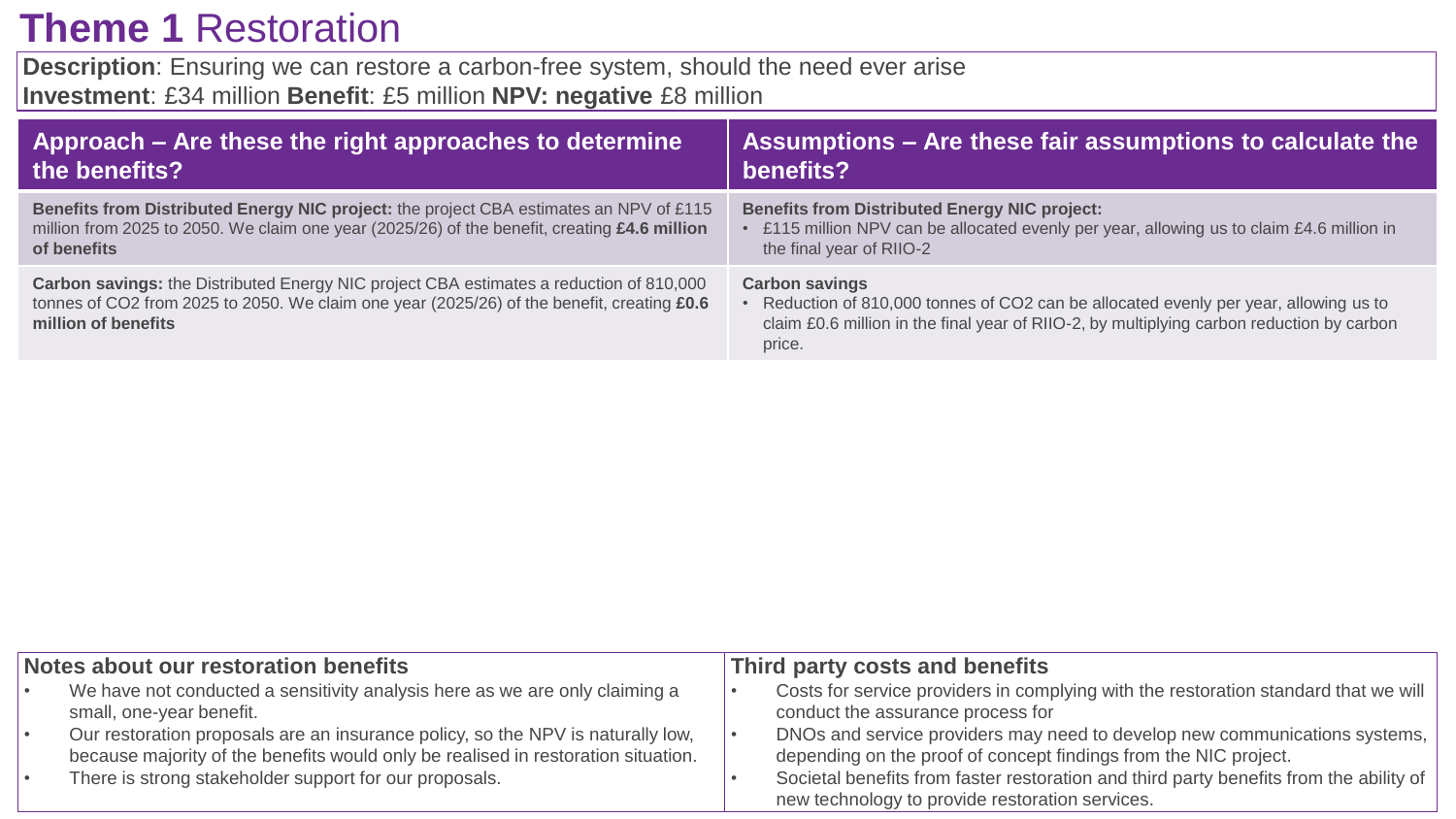# **Theme 2** Build the future balancing service and wholesale markets

**Description**: Ensuring we can procure, through liquid markets, the flexibility to operate a zero-carbon system at least cost **Investment**: £37 million **Benefit**: £106 million **NPV:** £67 million

| Approach - Are these the right approaches to determine<br>the benefits?                                                                                                                                                                                                                                                                                                                                                                                                                                                                               | Assumptions - Are these fair assumptions to calculate the<br>benefits?                                                                                                                                                                                                                                                                                                                                                          |
|-------------------------------------------------------------------------------------------------------------------------------------------------------------------------------------------------------------------------------------------------------------------------------------------------------------------------------------------------------------------------------------------------------------------------------------------------------------------------------------------------------------------------------------------------------|---------------------------------------------------------------------------------------------------------------------------------------------------------------------------------------------------------------------------------------------------------------------------------------------------------------------------------------------------------------------------------------------------------------------------------|
| More liquid response and reserve market: Moving products closer to real time increases<br>the number of potential participants in the reserve and response markets, therefore<br>increasing their liquidity. We have used early trials to show this increased competition<br>reduces market prices, creating £77 million of benefits                                                                                                                                                                                                                  | • The size of the reserve and response market is estimated at £514 million per year (based<br>on 12-year average).<br>• Based on <i>ESO 2019/21 Forward Plan</i> (page 111) we assume a five percent saving in the<br>response and reserve markets from 2023/24 and in each of the following two years of<br>RIIO-2<br>• This would result in an annual benefit of £25.7 million<br>• This allows two years for implementation. |
| Buying the optimal volume of response: The volume of response varies from day-to-day.<br>At month ahead stage we tender for the minimum volume and manage the daily variation<br>using mandatory response on thermal plant. Having markets which can operate in real time<br>unlocks additional liquidity in three ways:<br>• Parties can choose between a short and longer-term product.<br>• Targeting more specific volume.<br>• Allowing market parties to bid in makes them more confident of their position<br>Creating £29 million of benefits | • The size of the response market is £193 million per year (based on 12-year average).<br>• Based on our previous experience, we estimate a 5% reduction on purchased volume<br>from 2023/24 and in each of the following two years of RIIO-2<br>• This will result in an annual benefit of £9.7 million.<br>• This allows two years for implementation.                                                                        |

| <b>Risks to delivering benefits</b> |                                                                       | Third party costs and benefits                                                                                                                                                                                                                                                                                                  |  |
|-------------------------------------|-----------------------------------------------------------------------|---------------------------------------------------------------------------------------------------------------------------------------------------------------------------------------------------------------------------------------------------------------------------------------------------------------------------------|--|
|                                     | savings the NPV could credibly be between £115 million and £3 million | Given the uncertainty around reserve and response market values and potential Delivering this activity relies on third-party engagement with the new system and<br>markets. There may be minor costs from adapting to these new arrangements, but we<br>believe this are within the scope of third parties' ongoing investments |  |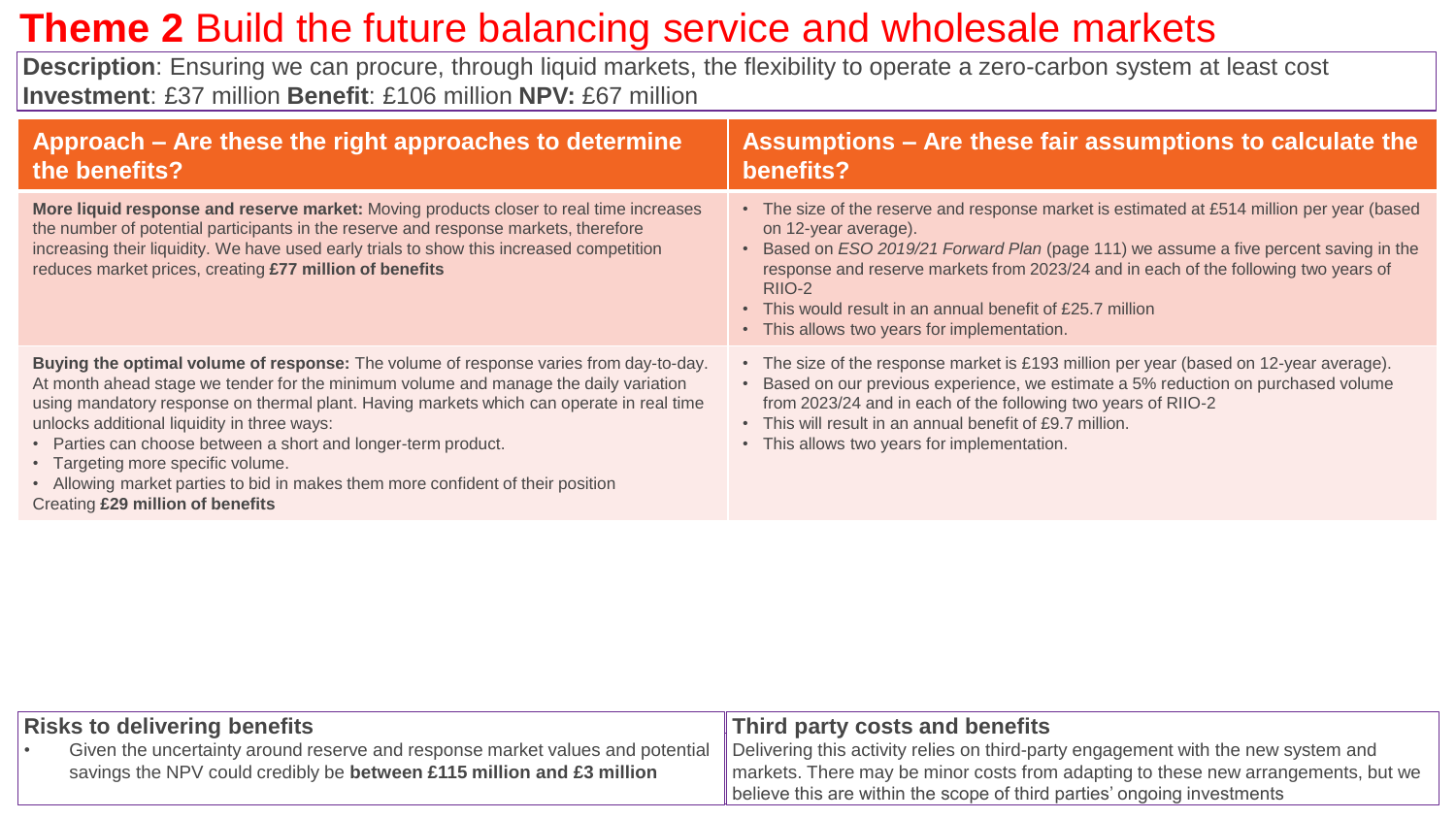## **Theme 2** Transform access to the capacity market

**Description**: By 2025, we will be trusted to deliver security of supply against a clear standard agreed with Government. **Investment**: £9 million **Benefit**: £74 million **NPV:** £62 million

| Approach – Are these the right approaches to determine                                        | Assumptions – Are these fair assumptions to calculate the                                |
|-----------------------------------------------------------------------------------------------|------------------------------------------------------------------------------------------|
| the benefits?                                                                                 | benefits?                                                                                |
| Enhanced modelling capability: Better industry data and enhanced modelling and                | • Assume the clearing price of the T-4 Capacity Market is £17.08 /kW, based on four-year |
| analysis capability will allow better forecasting. Much of the theory on which capacity       | average.                                                                                 |
| calculations are built is based on systems with conventional generation. We need a new        | • We have assumed that we save consumers the equivalent purchase cost of 1 GW or 2%      |
| understanding of security of supply for a system with large volumes of renewable generation   | of capacity                                                                              |
| and distributed flexible assets, creating £68 million of benefits                             | • Each T-4 auction saves £17 million                                                     |
| Reduced barriers to entry and cost of participation: Removing barriers to entry for the       | • Based on 400 companies (as seen in the CM register) participating                      |
| Capacity Market will make the process as efficient as possible for applicants, reducing their | • Saving two FTE weeks of time (mirroring ESO commitments)                               |
| participation costs, with these savings passed to the consumer, creating £6 million of        | • Total cost of an FTE at £100,000 per year.                                             |
| benefits                                                                                      | Leading to annual saving of £1.5 million (400 x £100,000 per year x 1/26 of a year)      |

| <b>Risks to delivering benefits</b>                                                                                                                                    | Third party costs and benefits                                                                                                                                                                                                       |
|------------------------------------------------------------------------------------------------------------------------------------------------------------------------|--------------------------------------------------------------------------------------------------------------------------------------------------------------------------------------------------------------------------------------|
| Given the uncertainty around capacity market clearing prices and participation in the<br>Capacity Market the NPV could credibly be between £94 million and £22 million | Delivering this activity depends on engagement with the new system by industry.<br>There may be small costs associated with adapting to these new arrangements,<br>but we believe these are within the scope of ongoing investments. |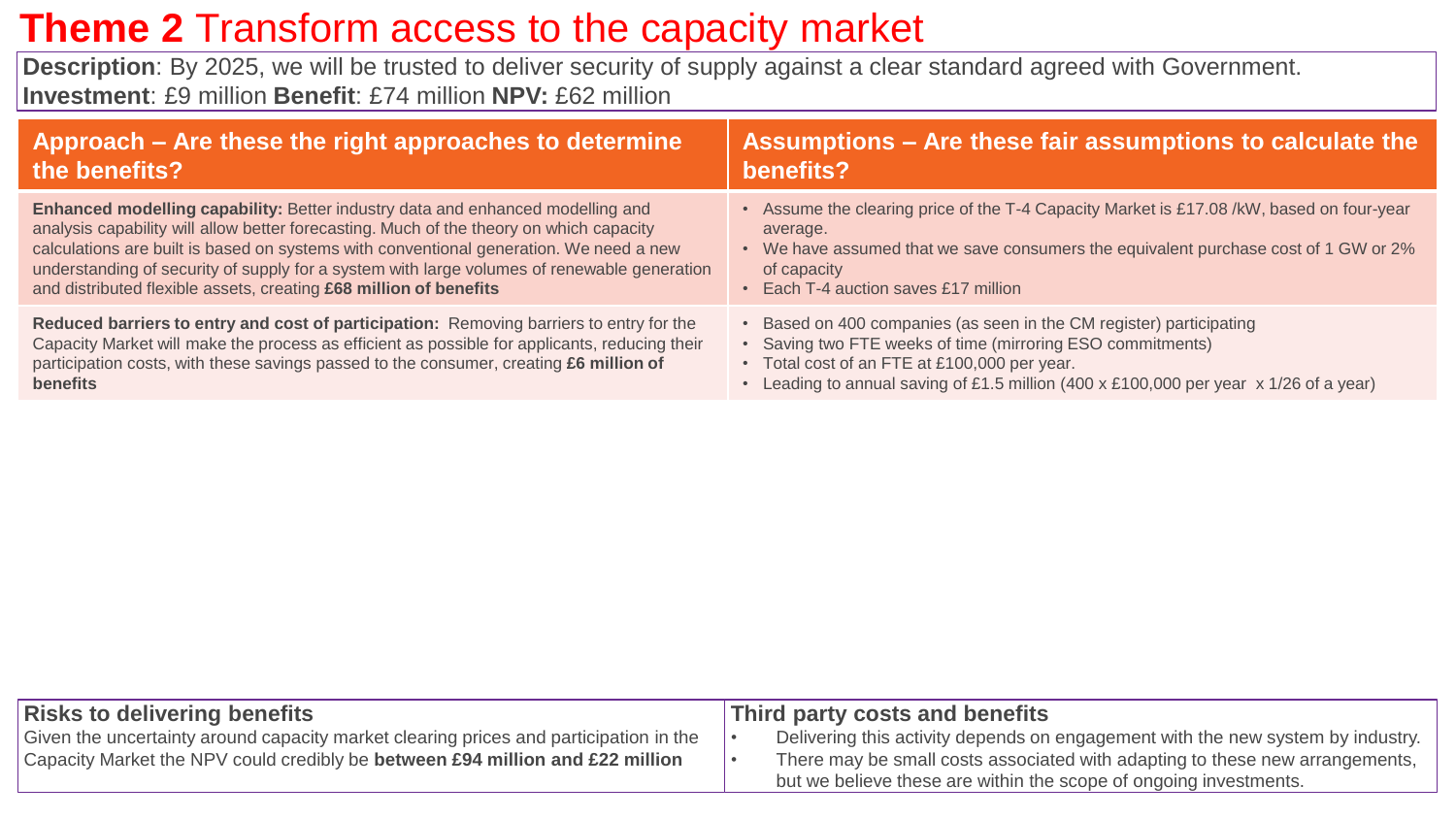### **Theme 2** Work with all stakeholders to create a fully-digitised, wholesystem Grid Code by 2025

**Description**: By 2025, our codes and code governance will be seen as an enabler of change, not a barrier **Investment**: £6 million **Benefit**: £6 million **NPV:** £1 million

| Approach – Are these the right approaches to determine                                                                                                                                                                                                                                                                                                                                                                                                                                                                                          | Assumptions - Are these fair assumptions to calculate the                                                                                                                                                                                                                                                                                                                                                                                                                                                                                                                                                                                                                         |
|-------------------------------------------------------------------------------------------------------------------------------------------------------------------------------------------------------------------------------------------------------------------------------------------------------------------------------------------------------------------------------------------------------------------------------------------------------------------------------------------------------------------------------------------------|-----------------------------------------------------------------------------------------------------------------------------------------------------------------------------------------------------------------------------------------------------------------------------------------------------------------------------------------------------------------------------------------------------------------------------------------------------------------------------------------------------------------------------------------------------------------------------------------------------------------------------------------------------------------------------------|
| the benefits?                                                                                                                                                                                                                                                                                                                                                                                                                                                                                                                                   | benefits?                                                                                                                                                                                                                                                                                                                                                                                                                                                                                                                                                                                                                                                                         |
| Digitalising the Grid Code provides a more user-friendly and tailored experience for<br>customers. A simpler whole system Grid Code will speed up how important decisions are<br>taken throughout the connection journey. Crucially it will provide more targeted and<br>customised information when our customers need it. These improvements will also aid new<br>smaller entrants, as well as innovation in the market. In the long term, parties will deliver<br>efficiencies and lower cost for consumers, creating £6 million of benefits | • We estimate on average 500 potential projects will need to interact with the whole system<br>Grid Code, based on 393 applications for connection to the transmission network alone.<br>• We have assumed that the improved digital service will remove one-person month of<br>effort from each application process<br>• Total cost of an FTE at £100,000 per year.<br>Leading to annual saving of £4.2 million $(500 \times £100,000 \times 1/12)$<br>Benefits begin to be delivered in 2024/25 and fully in 2025/26<br>Based on delivery timelines, we anticipate realising £2.1 million in 2024/25 and £4.2<br>million from 2025/26 onwards, giving £6.3 million over RIIO-2. |

| <b>Risks to delivering benefits</b> |                                                                                                                                       | Third party costs and benefits |                                                                                                                                                                                                                                                                                                                                                                                                                             |  |
|-------------------------------------|---------------------------------------------------------------------------------------------------------------------------------------|--------------------------------|-----------------------------------------------------------------------------------------------------------------------------------------------------------------------------------------------------------------------------------------------------------------------------------------------------------------------------------------------------------------------------------------------------------------------------|--|
|                                     | Given the uncertainty around the number of potential projects the NPV could<br>credibly be between £4 million and negative £3 million |                                | This will require the ESO to work collaboratively with third parties, in particular the<br>distribution networks operators (DNO) to create the whole system element<br>For current and future whole system Grid Code users to fully participate in the<br>process.<br>There may be minor costs from adapting to these new arrangements, but we believe<br>these are within the scope of third parties' ongoing investments. |  |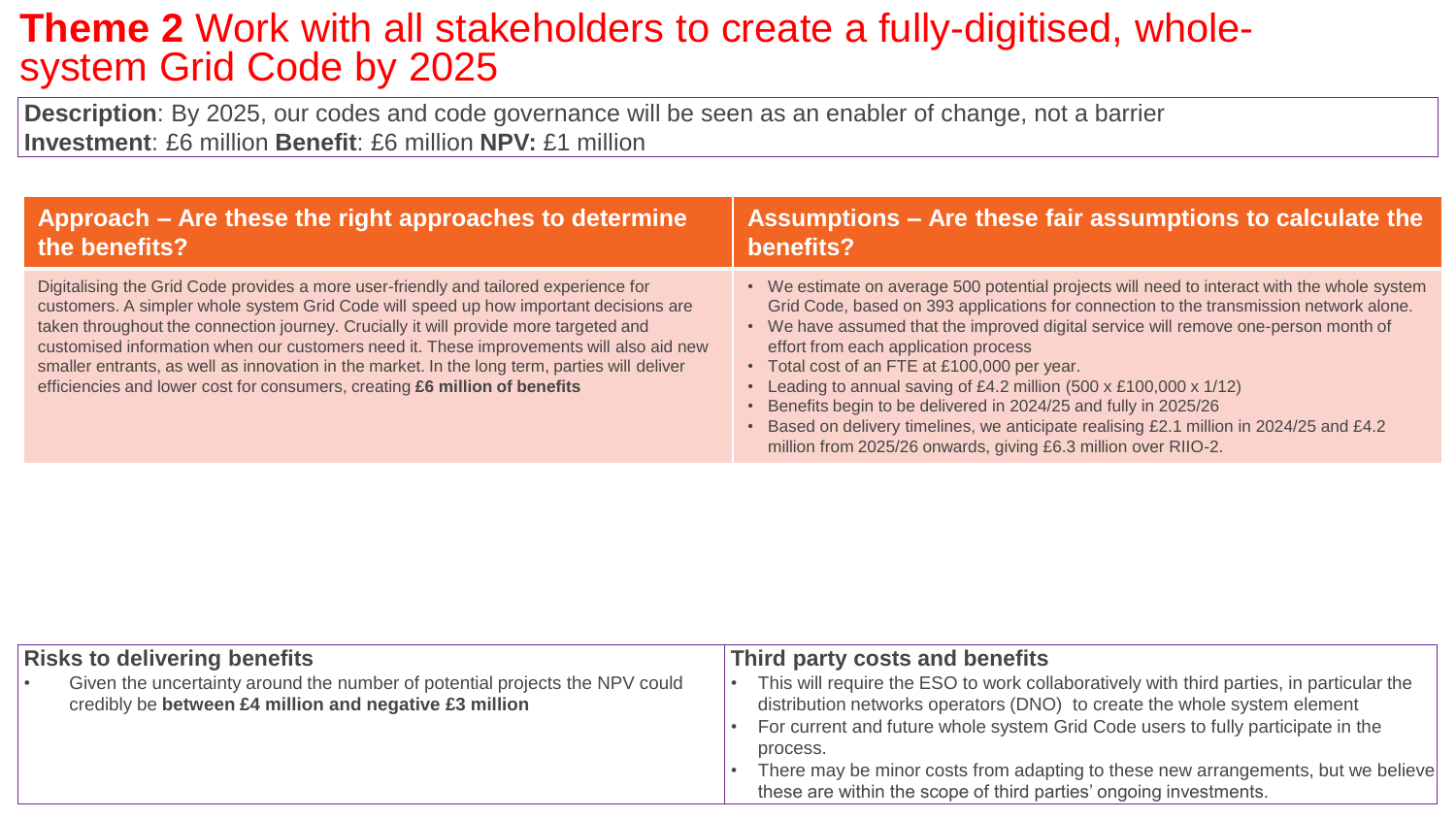### **Theme 2** Look at fully or partially fixing one or more components of Balancing Services Use of System (BSUoS) charges

**Description**: Partially fixing BSUoS will reduce volatility and increase predictability, reducing risk to our customers **Investment**: £19 million **Benefit**: £324 million **NPV:** £280 million

| Approach – Are these the right approaches to determine                                                                                                                                                                                                                                                                                                                                                                                                           | Assumptions - Are these fair assumptions to calculate the                                                                                                                                                                                                                                                                                                                                                                                                                                                                                                                                                                                                                                                                                                                                                                                                                                                   |
|------------------------------------------------------------------------------------------------------------------------------------------------------------------------------------------------------------------------------------------------------------------------------------------------------------------------------------------------------------------------------------------------------------------------------------------------------------------|-------------------------------------------------------------------------------------------------------------------------------------------------------------------------------------------------------------------------------------------------------------------------------------------------------------------------------------------------------------------------------------------------------------------------------------------------------------------------------------------------------------------------------------------------------------------------------------------------------------------------------------------------------------------------------------------------------------------------------------------------------------------------------------------------------------------------------------------------------------------------------------------------------------|
| the benefits?                                                                                                                                                                                                                                                                                                                                                                                                                                                    | benefits?                                                                                                                                                                                                                                                                                                                                                                                                                                                                                                                                                                                                                                                                                                                                                                                                                                                                                                   |
| By changing how BSUoS is charged, reducing volatility and making it more predictable, this<br>will reduce the risk premia which BSUoS parties pay to manage this uncertainty and<br>volatility. With the ESO taking on financing costs to manage this risk on behalf of the<br>industry, creating £324 million of benefits<br>Note these are still early estimates of costs and benefits and is not reflected in our<br>analysis of overall ESO financing costs. | Analysis based on previous industry analysis undertaken by the CUSC Work Group<br>exploring fixing BSUoS with a notice period as demonstrated in the Final Modification<br>Report for CMP250, stabilising BSUoS with at least a twelve-month notification period,<br><b>Section 2.163</b><br>• This report estimates consumer benefits between £81 million and £201 million a year<br>ESO analysis suggests financing cost between £2.2 million and £7.4 million a year $-$<br>Again note these are early estimates and not reflected in our analysis of overall ESO<br>financing costs.<br>• Given uncertainty we assume the lower benefits estimate and the average of the<br>financing costs<br>• These changes will come in April 2022<br>• We also need BSUoS to be confirmed as cost recovery by Ofgem<br>Benefit calculation: £81 million benefit per year x 4 years delivery = £324 million benefit |

| <b>Risks to delivering benefits</b>                                            | <b>Third party costs and benefits</b>                                     |  |  |  |
|--------------------------------------------------------------------------------|---------------------------------------------------------------------------|--|--|--|
| Given the uncertainty around the report's benefits and ESO financing costs the | BSUoS payers pass on any reduced operational costs to consumers and there |  |  |  |
| NPV could credibly be between £730 million and £206 million                    | may be some costs to implement changes to the charging regime.            |  |  |  |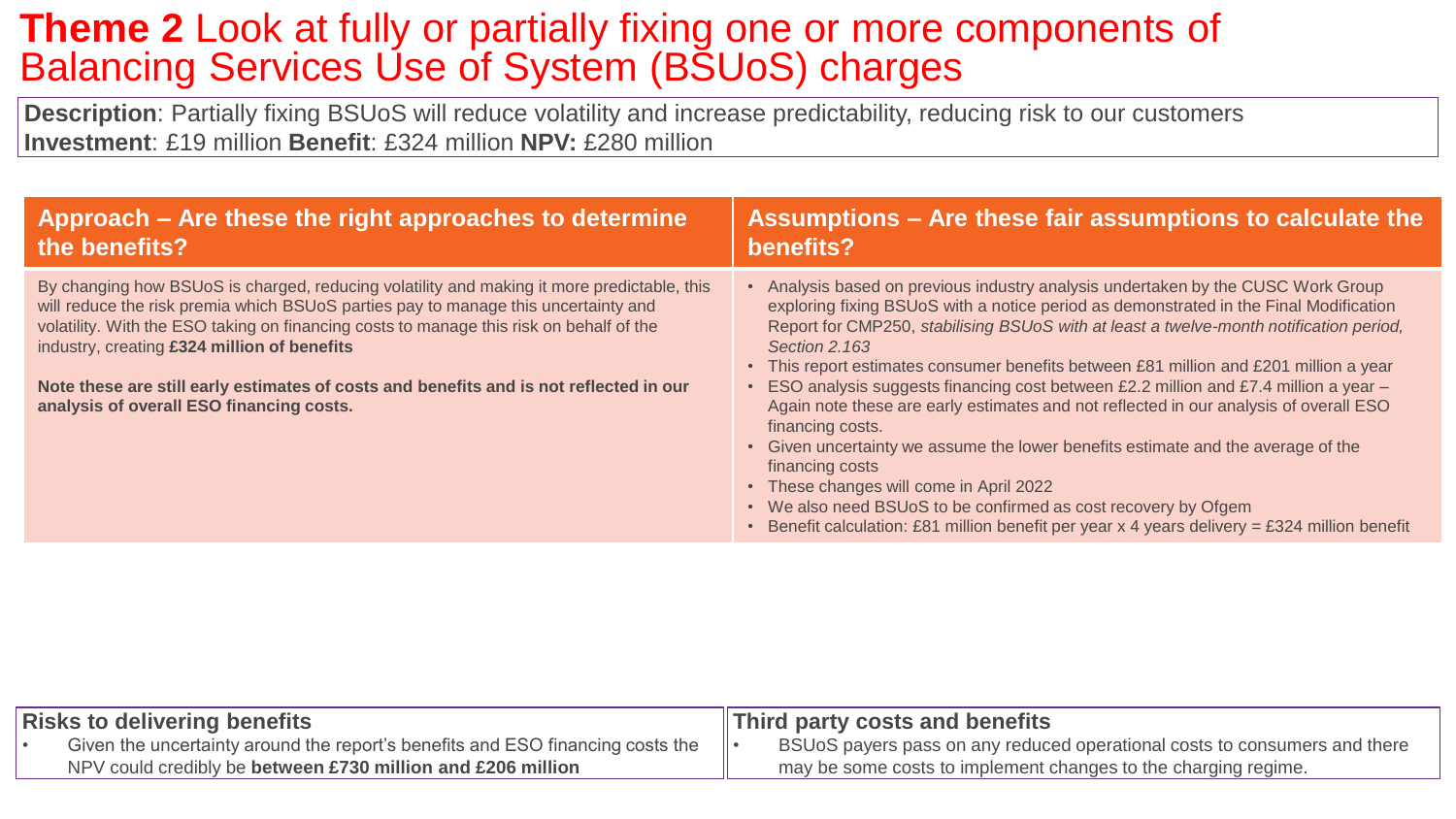### **Theme 3** *NOA* enhancements

**Description**: Expanding the areas assessed by, and solutions within, the Network Options Assessment (*NOA*) **Investment**: £18 million **Benefit**: £725 million **NPV:** £663 million

| Approach – Are these the right approaches to determine the<br>benefits?                                                                                                                                                                                                                                                                                                                                                                   | Assumptions – Are these fair assumptions to calculate the<br>benefits?                                                                                                                                                                                                                                                                                                                                                                                                                      |
|-------------------------------------------------------------------------------------------------------------------------------------------------------------------------------------------------------------------------------------------------------------------------------------------------------------------------------------------------------------------------------------------------------------------------------------------|---------------------------------------------------------------------------------------------------------------------------------------------------------------------------------------------------------------------------------------------------------------------------------------------------------------------------------------------------------------------------------------------------------------------------------------------------------------------------------------------|
| Facilitate competition by embedding pathfinding projects into the NOA:<br>Completing the standard NOA process<br>Adding a commercial solution to provide additional boundary capacity<br>Use historic costs of commercial solutions as a benchmark for analysis<br>3.<br>Repeat the NOA process with this extra commercial option<br>$\overline{4}$<br>5. Calculate the difference between (1) and (4), creating £429 million of benefits | Facilitate competition by embedding pathfinding projects into the NOA:<br>• Using established NOA modeling and process with historic (commercially sensitive bilateral contracts) costs<br>• Commercial markets provide 1 GW of solutions from 2024/25, as detailed in pathfinder project from 2018/19<br>NOA.                                                                                                                                                                              |
| Extending NOA to end of life asset replacement decisions: By taking a new approach when assets are close<br>to end of life, potentially upgrading earlier to avoid another upgrade within a five-year period, creating £118<br>million of benefits                                                                                                                                                                                        | Extending NOA to end of life asset replacement decisions:<br>• Assets are only considered for replacement when their life expires in the next five years, so only 12.5% (5<br>years of out of 40) of reinforcements are considered.<br>• Of the 36 options in NOA to upgrade assets, four schemes could provide benefits.<br>• The average cost of these 36 schemes is £29.5 million.<br>• So, these four schemes would deliver £118 million of consumer benefit $(4 \times £29.5$ million) |
| Extend NOA approach to all connections wider works: Considering additional boundaries, other than bulk<br>transfer, for inclusion in future NOA reports, creating £148 million of benefits                                                                                                                                                                                                                                                | <b>Extend NOA approach to all connections wider works:</b><br>• NOA is expanded to consider 10% more boundaries. Note the relationship between more boundaries and<br>cost saving is not linear<br>• Use a saving of 2% more in addition to £1.85 billion from NOA giving £37 million a year.                                                                                                                                                                                               |
| Support decision making for investment at the distribution level: Considering at the distribution level that a<br>NOA type approach can lead to savings, creating £30 million of benefits                                                                                                                                                                                                                                                 | Support decision making for investment at the distribution level:<br>• Assuming £40 million of distribution network investment a year, based on historic data<br>• Assume around 40% of investments are not on the optimal path (consistent with current NOA submissions),<br>so recommend 40% x £40 million = £16 million not to proceed<br>• We claim a conservative estimate of £10m to account for uncertainty, with deliver from 2023/24 onwards<br>giving £30 million benefits        |
|                                                                                                                                                                                                                                                                                                                                                                                                                                           |                                                                                                                                                                                                                                                                                                                                                                                                                                                                                             |
| <b>Risks to delivering benefits</b><br>Given the uncertainty around market and third party behaviours, such as cost of<br>solutions, total NOA savings and number of schemes, so the NPV could credibly be<br>between £462 million and £906 million                                                                                                                                                                                       | Third party costs and benefits<br>There is likely to be additional work for TOs and DNOs in creating options and running<br>new processes. However, we expect that the cost should be offset by potential benefits<br>for network companies to carry out this work because of their regulatory and incentive                                                                                                                                                                                |

frameworks.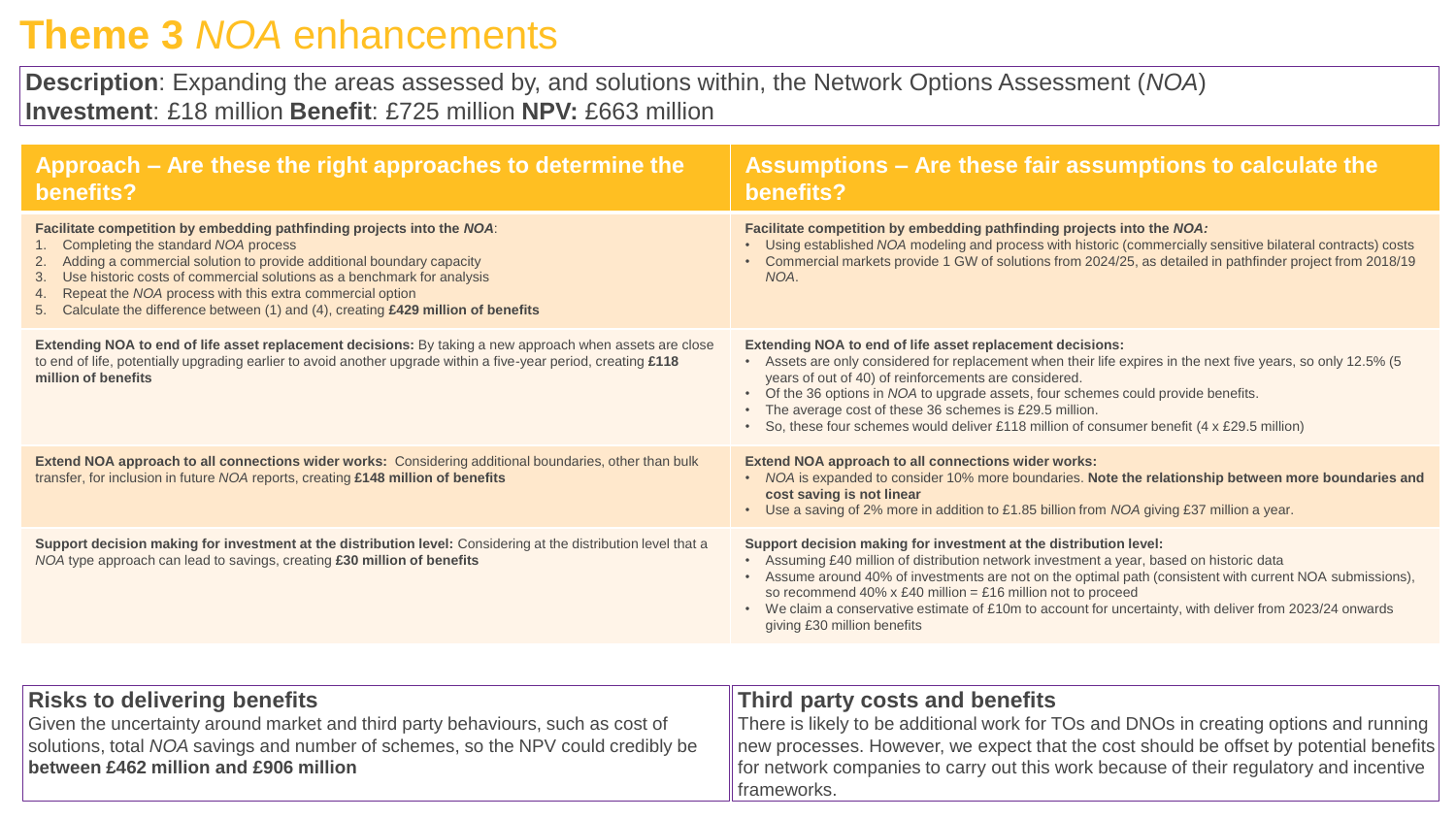# **Theme 4** Taking a whole electricity system approach to connections

**Description**: We will enhance the way we carry out connections activities, so that we can continue to meet the needs of customers **Investment**: £6 million **Benefit**: £8 million **NPV:** £2 million

| Approach – Are these the right approaches to determine                                                                                                                                                                                                                                                                                                                                                                                                                                                                              | $\vert$ Assumptions – Are these fair assumptions to calculate the                                                                                                                                                                                                                                                                                                                                                                                   |
|-------------------------------------------------------------------------------------------------------------------------------------------------------------------------------------------------------------------------------------------------------------------------------------------------------------------------------------------------------------------------------------------------------------------------------------------------------------------------------------------------------------------------------------|-----------------------------------------------------------------------------------------------------------------------------------------------------------------------------------------------------------------------------------------------------------------------------------------------------------------------------------------------------------------------------------------------------------------------------------------------------|
| the benefits?                                                                                                                                                                                                                                                                                                                                                                                                                                                                                                                       | benefits?                                                                                                                                                                                                                                                                                                                                                                                                                                           |
| As the number of connection applications the ESO has received in each of the last three<br>financial years has increased as new market participants look to connect. These are driven<br>primarily by smaller generation units for battery storage and solar connections, new<br>interconnectors and new demand points for data centres and independent DNOs. Improving<br>the efficiency of our connections service will reduce participation costs, with these savings<br>passed to the consumer, creating £8 million of benefits | • We estimate on average 460 connection applications, increasing 8% a year, based on<br>historic trends<br>• We estimate a reduction in resource requirements of 5% delivered from April 2022.<br>An additional 5% will be delivered in April 2022 with capacity information across the<br>transmission-distribution interface.<br>Roll-out of our secure online account management facility in April 2025 will deliver an<br>additional 30% saving |

| <b>Risks to delivering benefits</b>                                                                                                                         | Third party costs and benefits                                                      |  |  |  |
|-------------------------------------------------------------------------------------------------------------------------------------------------------------|-------------------------------------------------------------------------------------|--|--|--|
| Given the uncertainty around connection application numbers and type the NPV could Delivering this activity depends on engagement with the new by industry. |                                                                                     |  |  |  |
| credibly be between £3 million and negative £2 million                                                                                                      | There may be small costs associated with adapting to these new arrangements, but we |  |  |  |
|                                                                                                                                                             | believe this are within the scope of ongoing investments.                           |  |  |  |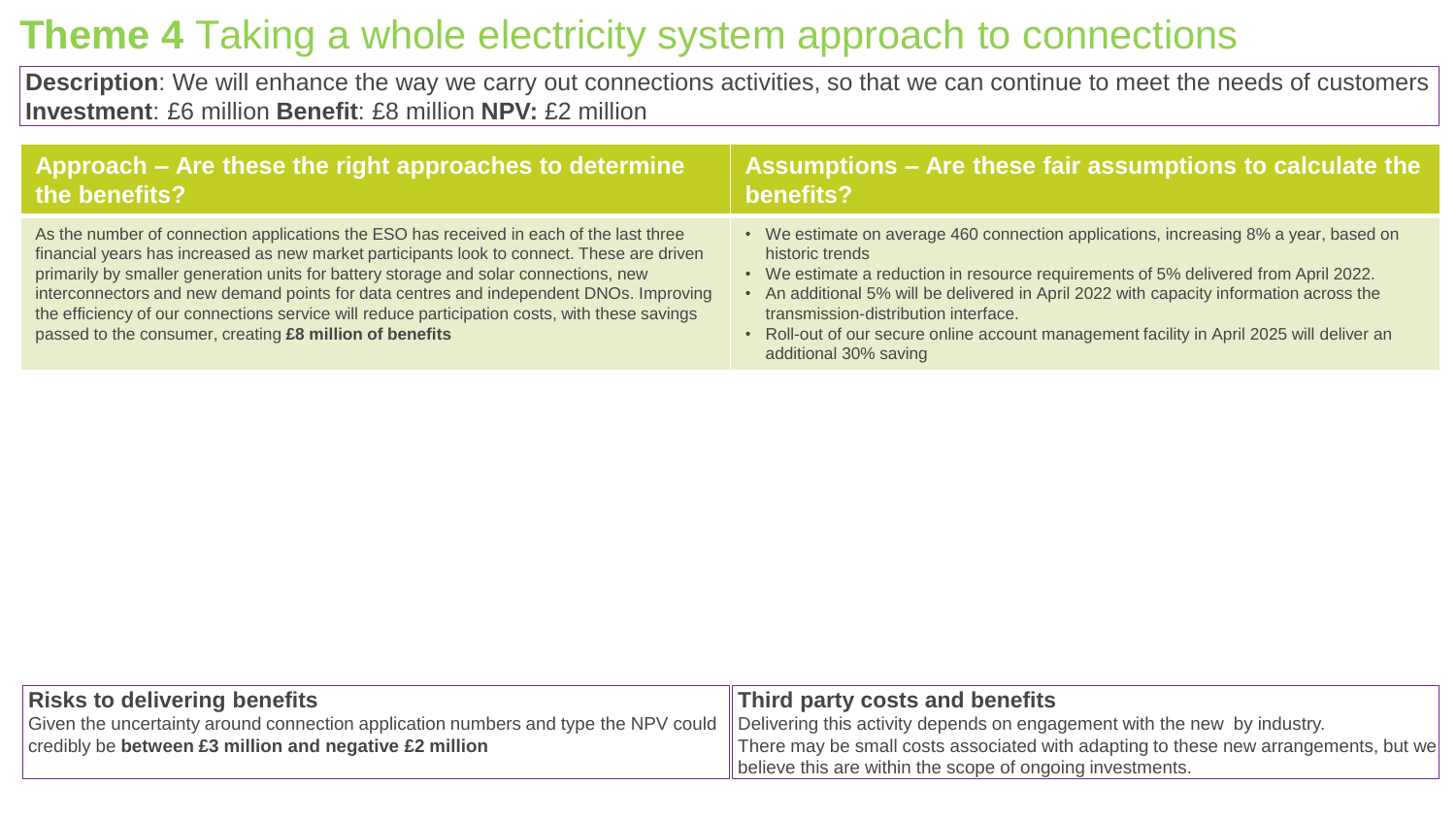### **Theme 4** Taking a whole electricity system approach to promote zero-carbon operability

**Description**: Addressing operability issues so we are able to operate a zero-carbon power system by 2025 **Investment**: £75 million **Benefit**: £549 million **NPV:** £469 million

| Approach – Are these the right approaches to determine<br>the benefits?                                                                                                                                                                                                                                                                                                                                                                                            | Assumptions - Are these fair assumptions to calculate the<br>benefits?                                                                                                                                                                                                                                                                                                                                                                                                                      |
|--------------------------------------------------------------------------------------------------------------------------------------------------------------------------------------------------------------------------------------------------------------------------------------------------------------------------------------------------------------------------------------------------------------------------------------------------------------------|---------------------------------------------------------------------------------------------------------------------------------------------------------------------------------------------------------------------------------------------------------------------------------------------------------------------------------------------------------------------------------------------------------------------------------------------------------------------------------------------|
| Whole system operability NOA-type assessment: By investing in areas to promote whole<br>system zero-carbon operability, such as embed enhanced frequency control capability or<br>efficiently identifying future operability needs, we can reduce operability spend on areas<br>such as voltage and stability. By considering potential investments of known solutions we<br>can estimate reductions in these operability costs, creating £503 million of benefits | Whole system operability NOA-type assessment:<br>• Operability costs are estimated £596 million<br>• A £2.25 billion operability solution could be implemented to alleviate 50% of the need to<br>spend £596 million per year.<br>Accounting for discounting and uncertainty over 40 years, a CBA would deliver benefits<br>$\bullet$<br>of £126 million per year.<br>Implementing a similar process from 2022/23 gives £503m of benefits (£126 million per<br>$\bullet$<br>year x 4 years) |
| Benefits of Regional Development Programs (RDPs): By undertaking more RDPs we<br>expect similar benefits to those undertaken so far such as saving asset build or offsetting<br>carbon, creating £46 million of benefits                                                                                                                                                                                                                                           | <b>Benefits of Regional Development Programs (RDPs):</b><br>ESO works with industry on six RDPs over the RIIO-2 period<br>• Saving estimated from previous RPDs<br>• The six RDPs are split three saving asset build at £13 million each and 3 offsetting $\sim$<br>1TWh of thermal generation for renewable generation, avoiding emitting carbon to the<br>value of $\sim$ £2 million.                                                                                                     |

| <b>Risks to delivering benefits</b>                                                   | Third party costs and benefits                                                             |
|---------------------------------------------------------------------------------------|--------------------------------------------------------------------------------------------|
| Given the uncertainty around market behaviours, such as operability costs, cost       | Delivering this activity requires industry to deliver solutions, either through investment |
| operability solutions and carbon prices the NPV could credibly be <b>between £608</b> | In assets or commercial solutions, there may be initial costs to developing these          |
| million and negative £333 million                                                     | solution (see £25 million GVA cost above for example). For RDPs, funding required to       |
|                                                                                       | partner with DNOs                                                                          |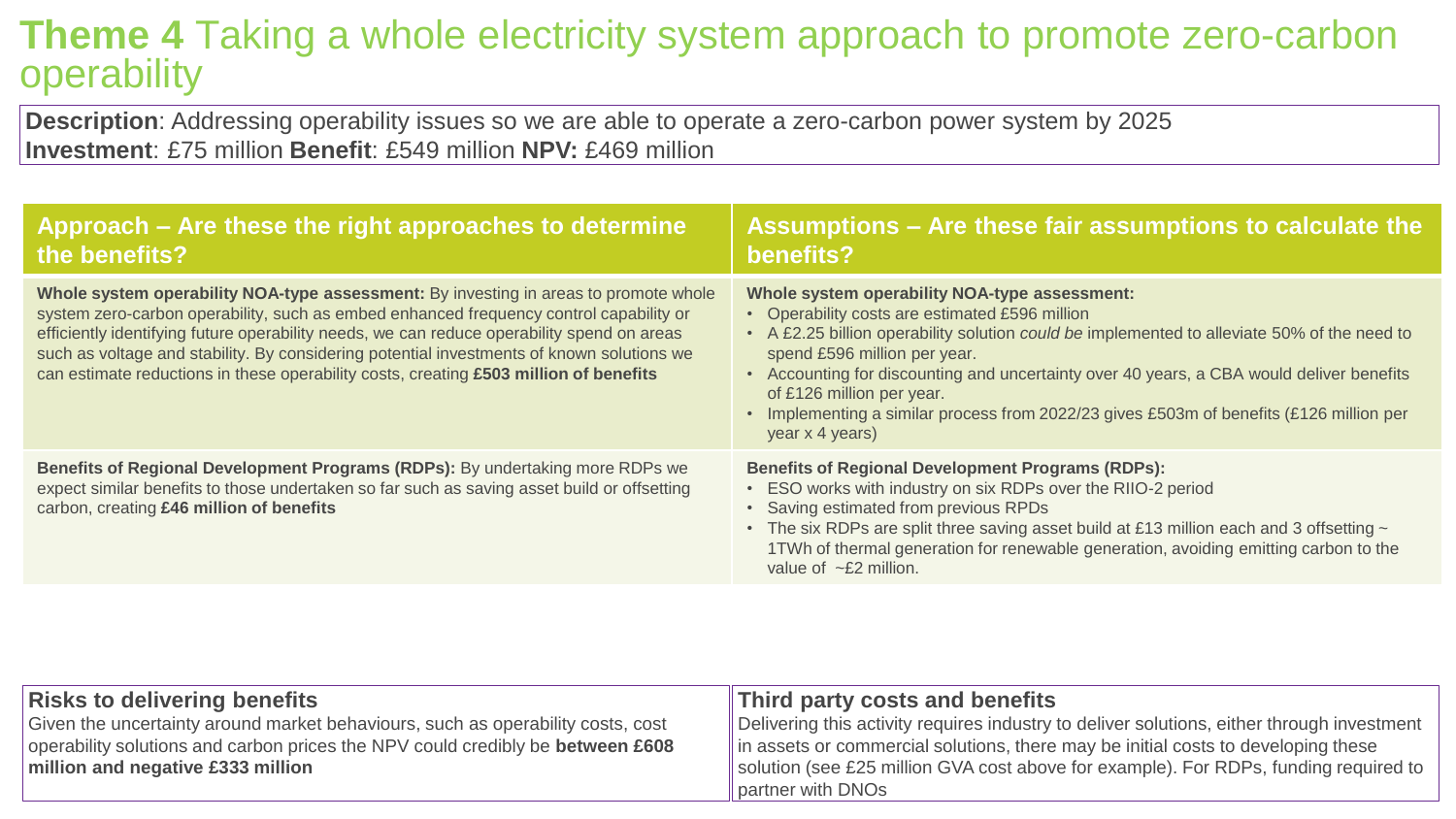### **Theme 4** Delivering consumer benefits from improved network access planning

**Description**: We facilitate efficient access to the network by Transmission Owners for maintenance and construction activities. **Investment**: £8 million **Benefit**: £224 million **NPV:** £205 million

| Approach – Are these the right approaches to determine                                                                                                                                                                                | Assumptions - Are these fair assumptions to calculate the                                                                                                                                                                                                                                                                                                                                                                                                                                                                                                                                                                                                                                                                                                                                                                                                                |  |  |  |
|---------------------------------------------------------------------------------------------------------------------------------------------------------------------------------------------------------------------------------------|--------------------------------------------------------------------------------------------------------------------------------------------------------------------------------------------------------------------------------------------------------------------------------------------------------------------------------------------------------------------------------------------------------------------------------------------------------------------------------------------------------------------------------------------------------------------------------------------------------------------------------------------------------------------------------------------------------------------------------------------------------------------------------------------------------------------------------------------------------------------------|--|--|--|
| the benefits?                                                                                                                                                                                                                         | benefits?                                                                                                                                                                                                                                                                                                                                                                                                                                                                                                                                                                                                                                                                                                                                                                                                                                                                |  |  |  |
| By rolling out Network Access Policy (NAP) cost recovery mechanism process to England<br>and Wales (it is active in Scotland) and using savings from Scotland extrapolated to<br>England and Wales, creating £224 million of benefits | Consumer benefit for this approach has already yielded results in Scotland which in<br>2018/19 were forecast to be between £16 million and £36.7 million, equivalent to<br>between a 7 percent and 16 percent reduction in costs.<br>• Our power system knowledge infers a 50:50 split in complexity for outage planning<br>between England & Wales and Scotland, so we have assumed the same proportion of<br>benefits could be realised in England & Wales.<br>• For rolling out the NAP to England & Wales we have assumed the mid-range estimate of<br>11.5 percent.<br>• We have used the NOA process to forecast constraints costs based on the 18/19 outturn<br>numbers $\sim$ £380 million a year<br>Benefit calculation: 11.5% x £380 million x 5 years = $\text{-}$ £224 million benefit over RIIO-2<br>• We also require code modifications to be implemented |  |  |  |

| <b>Risks to delivering benefits</b>                                              | Third party costs and benefits                                                   |  |  |  |
|----------------------------------------------------------------------------------|----------------------------------------------------------------------------------|--|--|--|
| Given the uncertainty around constraint costs and England and Wales savings, the | ∥We need DNOs and TOs to participate in the new process, there may be additional |  |  |  |
| NPV could credibly be between £310 million and negative £98 million              | costs around implementing the new regime                                         |  |  |  |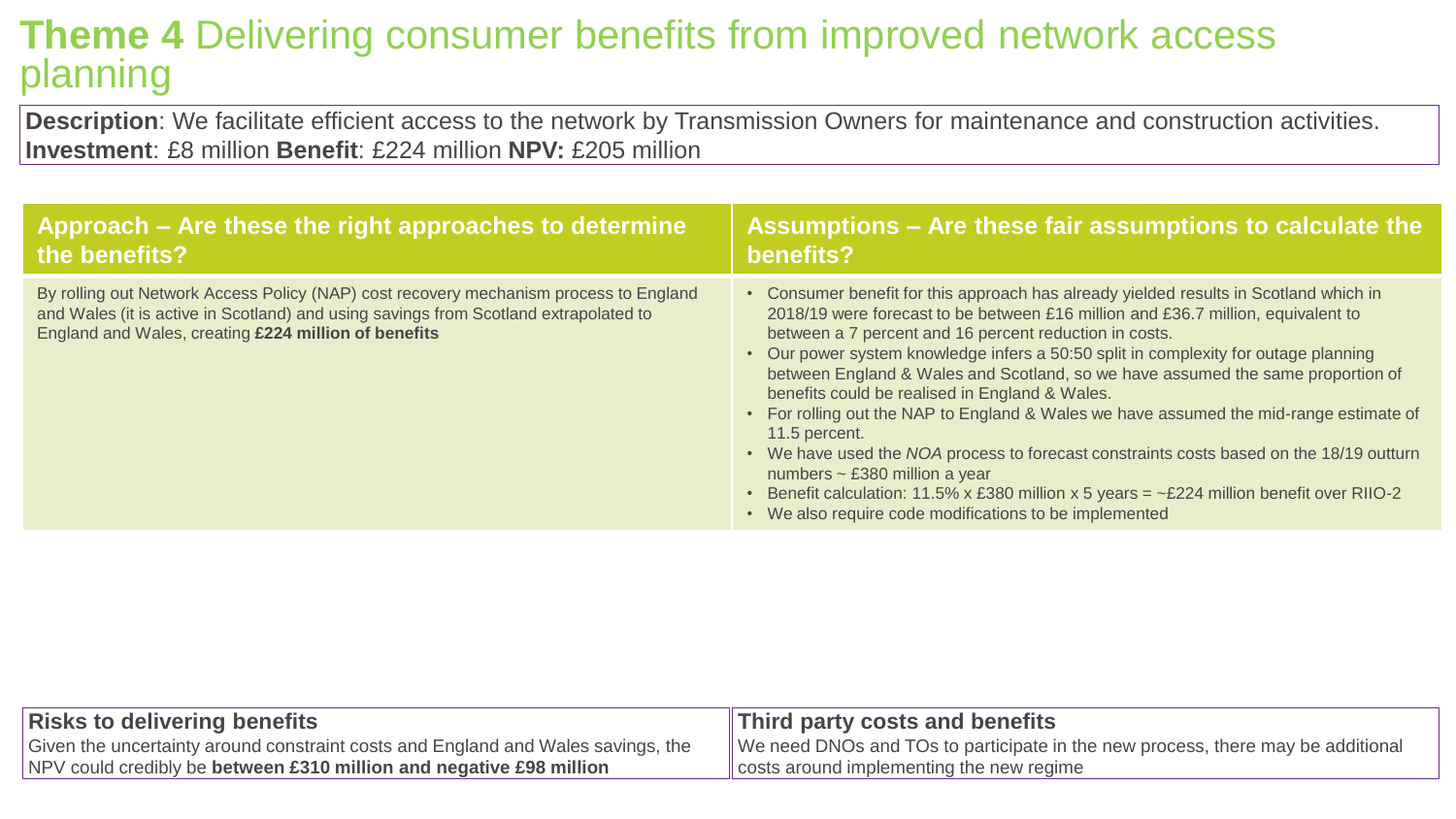#### **Theme 1 metric proposals**

|                                                  |                                                              | <b>Scope</b>                                                                                                                                                                                                                                                                           |                                        |                                                                                                                                     | Value                                                                                                                                                                                                      | <b>Measurement</b>                                                                                                                                                                               |                                                                                                                                                                                                                                                                                        |                        |                                                   |
|--------------------------------------------------|--------------------------------------------------------------|----------------------------------------------------------------------------------------------------------------------------------------------------------------------------------------------------------------------------------------------------------------------------------------|----------------------------------------|-------------------------------------------------------------------------------------------------------------------------------------|------------------------------------------------------------------------------------------------------------------------------------------------------------------------------------------------------------|--------------------------------------------------------------------------------------------------------------------------------------------------------------------------------------------------|----------------------------------------------------------------------------------------------------------------------------------------------------------------------------------------------------------------------------------------------------------------------------------------|------------------------|---------------------------------------------------|
| <b>Business</b><br>area                          | <b>Metric</b>                                                | What is included in the metric                                                                                                                                                                                                                                                         | What areas<br>would not be<br>measured | Ambition alignment                                                                                                                  | Industry value from performance<br>in metric                                                                                                                                                               | End consumer value<br>from metric                                                                                                                                                                | Measurement method                                                                                                                                                                                                                                                                     | Reporting<br>Frequency | Data sources                                      |
|                                                  | <b>Balancing cost</b>                                        | As per the 2018/19 and 2019-21<br>Forward Plans. A benchmark is<br>derived from the application of a<br>linear trend to five-year moving<br>averages of historic balancing costs.<br>A certain number of upward and<br>downward drivers are then applied to<br>set the final benchmark | <b>Black start</b><br>costs            | Ambition - competition<br>everywhere<br>Ambition - trusted<br>partner<br>Ambition - ability to<br>operate carbon-free               | Transparency of balancing<br>spend and its key drivers                                                                                                                                                     | <b>£million</b>                                                                                                                                                                                  | As per the 2018/19 and 2019-21<br>Forward Plans. A benchmark is<br>derived from the application of a linear<br>trend to five-year moving averages of<br>historic balancing costs. A certain<br>number of upward and downward<br>drivers are then applied to set the final<br>benchmark | Annual                 | <b>Historic</b><br>balancing<br>costs             |
| Control<br>centre<br>architecture<br>and systems | <b>Network</b><br>reliability                                | CNI system reliability, network<br>reliability, scheduling and dispatch<br>tools.                                                                                                                                                                                                      |                                        | Ambition - trusted<br>partner<br>Ambition - ability to<br>operate carbon-free                                                       | Increased visibility on ESO<br>control room system health                                                                                                                                                  |                                                                                                                                                                                                  | Time of planned outage accuracy ±<br>time of unplanned outages. In other<br>words, we would be measured to<br>accurately forecast and deliver planned<br>outages, and minimise unplanned<br>outages                                                                                    | Annual                 |                                                   |
|                                                  | Stakeholder<br>satisfaction on<br>design authority           | CSAT / SSAT of the members of the<br><b>ESO Design Authority</b>                                                                                                                                                                                                                       |                                        | Ambition - ability to<br>operate carbon-free<br>Ambition - trusted<br>partner                                                       | Improvements to our<br>engagement on the<br>development of new balancing<br>and control capabilities<br>Additional transparency around<br>our decision making logic                                        | £million, through better CSAT / SSAT<br>designed capabilities                                                                                                                                    |                                                                                                                                                                                                                                                                                        | Annual                 | <b>Historic</b><br>CSAT/<br>SSAT / SEIS<br>scores |
| Restoration                                      | Number of<br>parties<br>providing<br>restoration<br>services | Number of providers contracted to<br>provide restoration services                                                                                                                                                                                                                      |                                        | Ambition - ability to<br>operate carbon-free<br>Ambition - trusted<br>partner (traditionally<br>used opaque bilateral<br>contracts) | Increased transparency around<br>black start requirements and<br>provision                                                                                                                                 | £million saving from<br>increased competition<br>Lower carbon<br>emissions from CO2<br>emission reduction by<br>contracting low carbon<br>technology and<br>reducing warming of<br>thermal plant | Number of providers                                                                                                                                                                                                                                                                    | Annual                 | Historic data                                     |
| Commercial<br>operations                         | Forecast<br>accuracy for<br>demand and<br>wind               | Day ahead national demand forecast<br>Day ahead BMU wind forecast                                                                                                                                                                                                                      |                                        | Ambition - ability to<br>operate carbon-free<br>Ambition - trusted<br>partner                                                       | Improved forecasting, allowing<br>market to self-balance more and<br>sending more accurate price<br>signals to market<br>Increased transparency around<br>forecasting performance and<br>drivers of errors | £m savings from less<br>residual balancing<br>activity and control<br>room holding optimal<br>levels of reserve                                                                                  | Benchmark set by considering past<br>forecasting performance. Targeted<br>number of months to be within a<br>certain monthly mean absolute<br>percentage error                                                                                                                         | Monthly                | Historic<br>performance                           |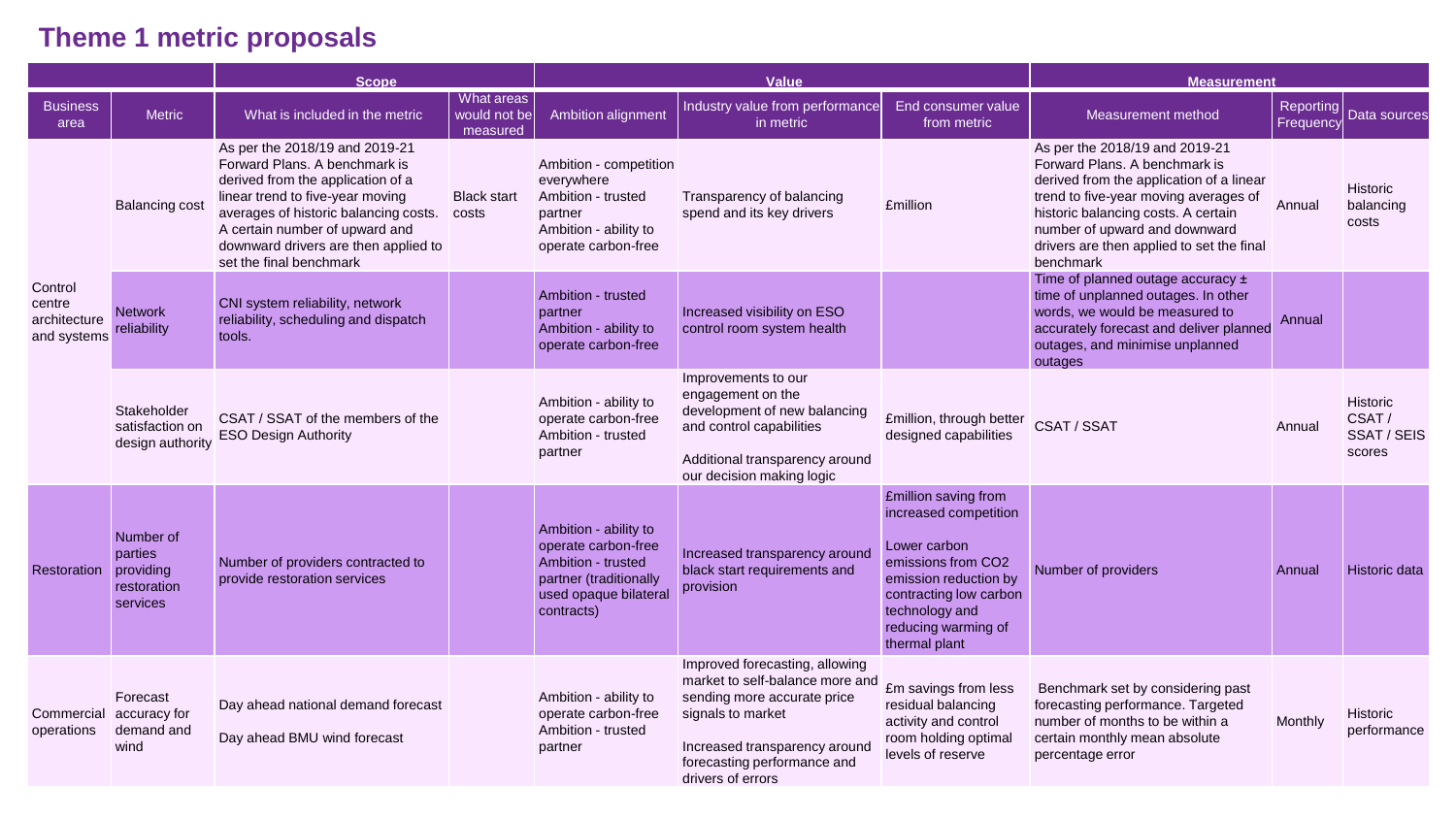#### **Theme 2 metric proposals**

|                                                                                |                                                                                                                                                     | <b>Scope</b>                                                                                                                                                                                                                                                                                                       |                                                                                                                                                                                                                                                                                                                                           | <b>Value</b>                            | <b>Measurement</b>                                                                                                                                                                                                                                                                                                                                              |                                                                                                                                                                                                                          |                                                                                                               |                                                                                        |                                                                                                                                                 |
|--------------------------------------------------------------------------------|-----------------------------------------------------------------------------------------------------------------------------------------------------|--------------------------------------------------------------------------------------------------------------------------------------------------------------------------------------------------------------------------------------------------------------------------------------------------------------------|-------------------------------------------------------------------------------------------------------------------------------------------------------------------------------------------------------------------------------------------------------------------------------------------------------------------------------------------|-----------------------------------------|-----------------------------------------------------------------------------------------------------------------------------------------------------------------------------------------------------------------------------------------------------------------------------------------------------------------------------------------------------------------|--------------------------------------------------------------------------------------------------------------------------------------------------------------------------------------------------------------------------|---------------------------------------------------------------------------------------------------------------|----------------------------------------------------------------------------------------|-------------------------------------------------------------------------------------------------------------------------------------------------|
| <b>Business area</b>                                                           | Metric                                                                                                                                              | What is included in the metric                                                                                                                                                                                                                                                                                     | What areas would not be<br>measured                                                                                                                                                                                                                                                                                                       | <b>Ambition</b><br>alignment            | Industry value from<br>performance in metric                                                                                                                                                                                                                                                                                                                    | End consumer value from<br>metric                                                                                                                                                                                        | <b>Measurement</b><br>method                                                                                  | Reporting<br>Frequency                                                                 | Data sources                                                                                                                                    |
| <b>Build the</b><br>future<br>balancing<br>service and<br>wholesale<br>markets | Proportion of balancing<br>and ancillary services<br>procured through<br>competitive means                                                          | Commercial Balancing and<br>Ancillary Services - by spend £<br>rather than MW volume to<br>allow for easier read across<br>and comparable units<br>Measured currently in the<br>Forward Plan - Mandatory,<br>Commercial (other bilaterial<br>arrangements) and Tendered<br>(open, competitive markets)<br>volumes. | <b>BOAs</b><br>Pathfinders and other<br>innovation projects                                                                                                                                                                                                                                                                               | Ambition -<br>Competition<br>everywhere | 1. Additional Transparency<br>and certainty that a greater<br>proportion of the available<br>market volume is open and<br>accessible. The need is<br>clearer, provides greater<br>certainty and enables new<br>providers to build business<br>cases.                                                                                                            | Drives competition and<br>reduced prices to deliver<br>more consumer benefit<br>via lower BSUoS costs                                                                                                                    | Measured<br>based on total<br>spend per<br>market and the<br>proportion spent<br>in the 3<br>categories       | Quarterly with<br>annual review                                                        | 1. ESO<br><b>Settlements</b><br>(created for the<br>MBSS) broken<br>out into greater<br>detail for<br>individual<br>services/<br><b>Markets</b> |
| Codes and<br>governance                                                        | For administration<br>continued CSAT<br>scoring. For code<br>manager potential for<br>evaluating consumer<br>benefit of modifications<br>undertaken | 1. Assessment of consumer<br>benefit / value saved of<br>implemented modifications vs.<br>counter factual (for reporting<br>reasons only, not target). This<br>is in line with our CBA<br>narrative.<br>2. Customer survey to measure<br>industry collaboration and<br>ability to participate effectively          | 1. We would not measure /<br>target the amount of<br>modifications or change<br>driven through the process<br>as this is subjective and<br>dependent on the change<br>horizon.<br>2. We would not measure<br>the value of change to<br>industry vis survey (due to<br>commercial bias). and<br>therefore £million savings<br>to industry. | Ambition -<br>trusted<br>partner        | 1. Strategic change<br>delivered at greater pace<br>allowing industry to adapt to<br>a zero carbon world more<br>efficiently.<br>2. Inceased efficient use of<br>industry regulatory teams<br>(this may not result in<br>reduced costs as the<br>change horizon will<br>increase). Ability for smaller<br>players to more actively<br>particpate in the market. | 1. £million & qualitative<br>reduction of GHG<br>emissions from the<br>energy industry.<br>2. £million, however this<br>would not be measured.                                                                           | 1. Cumulative<br>ex-post<br>evaluation of<br>consumer<br>benefit via<br>modification<br>impact<br>assessment. | 1. Annual<br>2. Quarterly /<br>ad-hoc<br>dependent on<br>commencemen<br>of an activity | 1. ESO<br>modification<br>impact<br>assessments<br>2. Self survey /<br>potential<br>industry wide<br>survey<br>conducted by<br>Ofgem            |
|                                                                                | Ratio of pre-qualified<br>capacity v capacity<br>available in a T-1 and T-<br>4 auction                                                             | The amount of capacity that<br>successfully pre-qualifies<br>against the amount of capacity<br>that is available in a T-1<br>auction                                                                                                                                                                               |                                                                                                                                                                                                                                                                                                                                           | Ambition -<br>Competition<br>everywhere | Amount of capacity that pre-<br>qualifies successfully in the<br>auction                                                                                                                                                                                                                                                                                        | The ratio between pre-<br>qualified and available<br>capacity indicates market<br>liquidity and the greater<br>the ratio the lower the<br>cost to consumers                                                              | Ex-post<br>evaluation after<br>each T-1<br>auction                                                            | After each T-1<br>auction                                                              | Auction reports                                                                                                                                 |
| <b>EMR</b>                                                                     | Accuracy of T-1 and T-4<br>peak demand forecast                                                                                                     | The difference between our<br>peak demand forecast v actual<br>peak demand                                                                                                                                                                                                                                         |                                                                                                                                                                                                                                                                                                                                           | Ambition -<br>Competition<br>everywhere | Ensures the correct amount<br>of capacity is procured<br>through the auction to meet<br>peak demand                                                                                                                                                                                                                                                             | Ensures the correct<br>amount of capacity is<br>procured through the<br>auction which keeps the<br>cost to consumers as low<br>as possible whilst<br>ensuring sufficient<br>capacity is available to<br>meet peak demand | Ex-post<br>evaluation after<br>the relevant<br><b>Delivery Year</b>                                           | After the<br>relevant<br><b>Delivery Year</b>                                          | <b>EMR</b> modelling<br>team                                                                                                                    |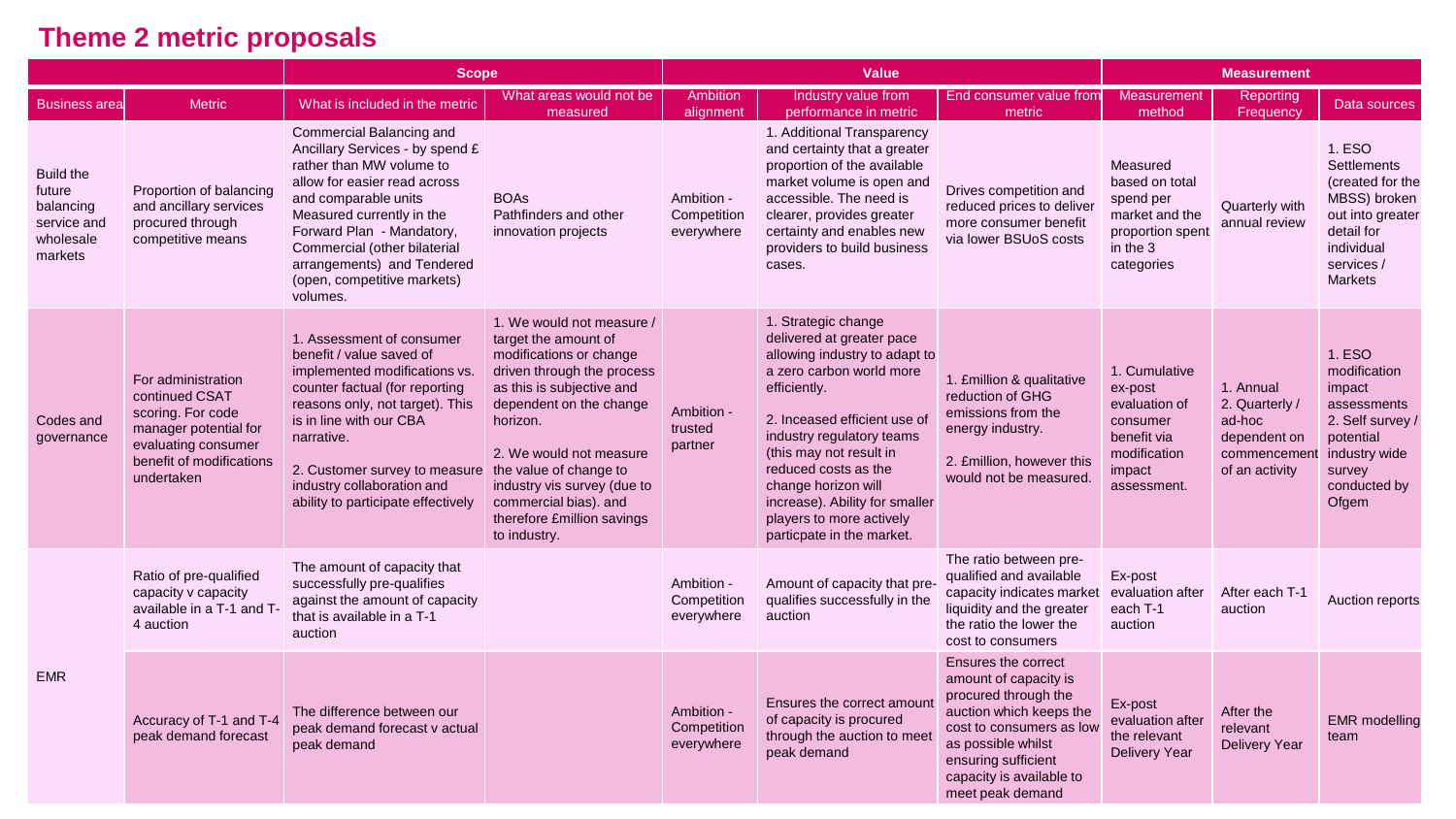#### **Theme 3 metric proposals**

|                        |                                    | <b>Scope</b>                                                                                                                                                                                  |                                     | Value                                   |                                              |                                          | <b>Measurement</b>                                    |                        |                               |
|------------------------|------------------------------------|-----------------------------------------------------------------------------------------------------------------------------------------------------------------------------------------------|-------------------------------------|-----------------------------------------|----------------------------------------------|------------------------------------------|-------------------------------------------------------|------------------------|-------------------------------|
| <b>Business area</b>   | Metric                             | What is included in the<br>metric                                                                                                                                                             | What areas would not be<br>measured | Ambition alignment                      | Industry value from<br>performance in metric | <b>End consumer value</b><br>from metric | Measurement<br>method                                 | Reporting<br>frequency | Data sources                  |
| Network<br>development | Customer value savings<br>from NOA | Assessment of value saved<br>by NOA measured by<br>counterfactual of not<br>proceeding NOA for a year<br>(should not be a target).<br>Plus SWW and CION but<br>again no target just reporting |                                     | Ambition -<br>Competition<br>everywhere |                                              | <b>£million</b>                          | <b>£million</b> saved                                 | Annual                 | ESO BID3<br>models            |
|                        | Number of non-TO<br>participants   | <b>ESO exclusive options, ESO</b><br>with commercial services<br>from non-TO, ESO<br>collaborative with TO and<br><b>TO Exclusive</b>                                                         |                                     | Ambition -<br>Competition<br>everywhere | <b>£million</b>                              | <b>£million</b>                          | Percentage<br>bands of total<br>options<br>presented  | Annual                 | <b>NOA options</b><br>process |
|                        | Participant satisfaction           | Customer survey measures                                                                                                                                                                      |                                     | Ambition -<br>Competition<br>everywhere | <b>£million</b>                              |                                          | CSAT and<br>absolute/diversit Quarterly<br>y measures |                        | Self survey                   |